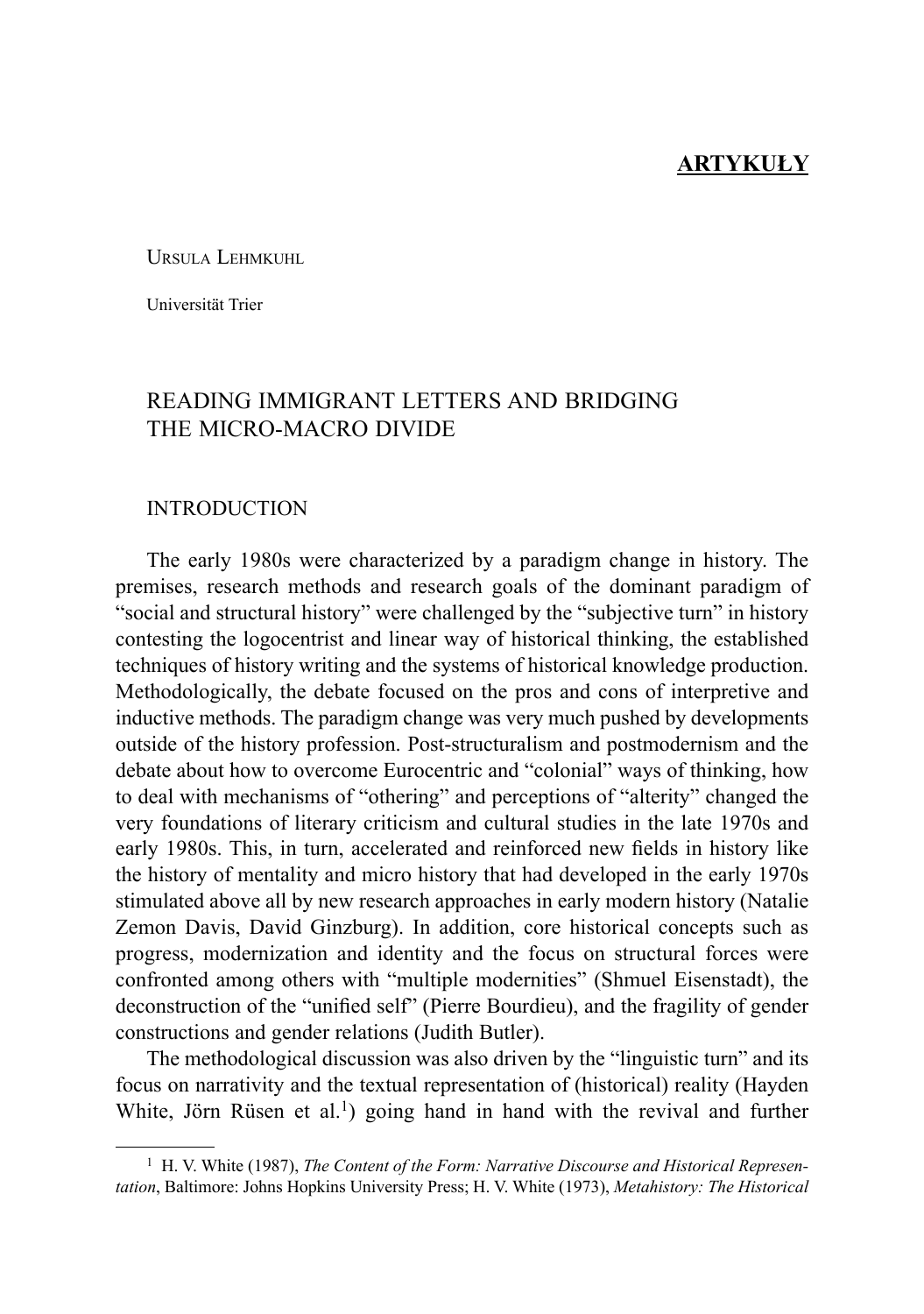development of interpretive-hermeneutical concepts (Anthony Giddens: "double hermeneutics<sup>32</sup>). All this converged to a certain extent in the discussion about the very constructedness of history which again stimulated the interest of historians in the interrelation of *history* and *memory*.<sup>3</sup> The emerging new fields of research and research approaches – oral history, life histories, historical anthropology and history and memory – were closely interconnected, methodologically and with regard to their theoretical foundations. They also contributed to raise the awareness of historians for historical sources produced by private historical actors in most cases for private use only: diaries, autobiographies, private letters, eye-witness accounts, testimonies – in short: ego-documents.4

During the 1970s migration history became a prominent and thriving historical sub-discipline. Its research perspectives and methods were very much influenced by social history and historical demography and their interest in sociostructural developments, large numbers and quantitative methods. Migration history expanded during the 1980s and early 1990s relatively untouched by the described methodological and theoretical discussions in the history profession. It instead used the revolution in computer technology to refine quantitative and demographic methods. All this diverted the attention and research interest away from the significance of immigrant letters as ego-documents. Their value as historical source material reflecting the subjective dimensions of transcultural communicative contexts and the individual experience of cultural transfer processes remained under-explored. Instead they were used above all and primarily as illustrative material or as an additional proof for historical information gathered from other, more "objective" sources. Only recently,

*Imagination in Nineteenth-century Europe*, Baltimore: Johns Hopkins University Press; H. V. White (1978), *Tropics of Discourse: Essays in Cultural Criticism*, Baltimore: Johns Hopkins University Press; *Formen der Geschichtsschreibung* (1982), Koselleck, R., Lutz, H., Rüsen, J. (eds.), München: DTV; *Historische Methode* (1988), Meier, Ch., Rü sen, J. (eds.), Mü nchen: DTV; *Historische Sinnbildung: Problemstellungen, Zeitkonzepte, Wahrnehmungshorizonte, Darstellungsstrategien* (1997), Mü ller, K. E., Rü sen, J. (eds.), Reinbek bei Hamburg: Rowohlt; *Meaning and Representation in History* (2006), Rüsen, J. (ed.), New York: Berghahn Books; J. Rüsen (2004), *History: Narration, Interpretation, Orientation*, New York: Berghahn Books.

<sup>2</sup> A. Giddens(1984), *The Constitution of Society: Outline of the Theory of Structuration*, Berkeley: University of California Press.

<sup>3</sup> See *Constructing the Past: Essays in Historical Methodology* (1985), Le Goff J., Nora P. (eds.), Cambridge: Cambridge University Press; M. Agulhon, P. Nora (1987), *Essais d'ego-histoire*, Paris: Gallimard; P. Nora (1984), *Les lieux de mé moire*, Paris: Gallimard; *Kultur und Gedä chtnis* (1988)*,* Assmann, J., Hö lscher, T. (eds.), Frankfurt a.M.: Suhrkamp; J. Assmann (2010), *La mé moire culturelle : é criture, souvenir et imaginaire politique dans les civilisations* antiques, Paris: Aubier.

<sup>4</sup> *Vom Individuum zur Person. Neue Konzepte im Spannungsfeld von Autobiographietheorie und Selbstzeugnisforschung* (2005), Jancke, G., Ulbrich, C. (eds.), Göttingen: Wallstein Verlag.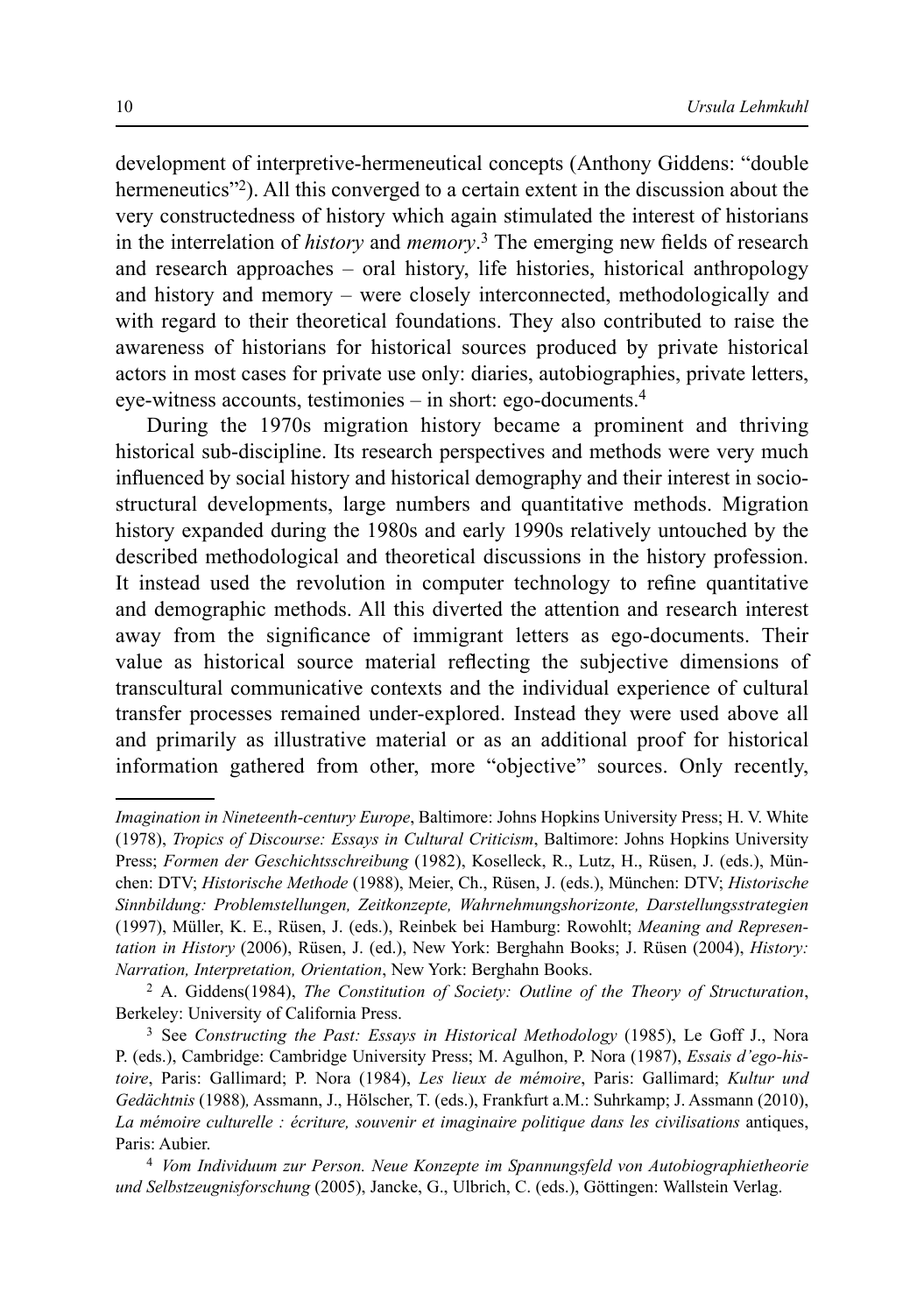researchers have started to think about the specific quality of immigrant letters and the way how historians might use these letters in order to learn more about the subjective dimensions of the migration experience and the everyday life of immigrants most of whom came from a lower class, were barely literate and were struggling with adaptation and assimilation processes.<sup>5</sup> But we are still far away from the establishment of "immigrant letter research" as a specific research field characterized by particular and distinct heuristic and analytic approaches.

Going back to some of the arguments put forward in the discussion about the linguistic turn in the 1980s, I will argue that in order to be able to "read" and understand immigrant letters historians have to approach them as "texts" and not just as illustrative historical source material.<sup>6</sup> It is necessary to not only look at content but also at the way the content is presented, i.e. the narration and the narrative structure of the letters. I will further argue that the four research fields mentioned above – historical anthropology, oral history, memory history, and the life history approach  $-$  together with their specific focus on narrative structures offer the basis for a heuristic framework that will allow going beyond the two extremes of research interests associated with immigrant letters so far: content analysis and historical contextualisation on the one hand and the reconstruction of the subjective dimension of the migration experience on the other. They instead help to bridge these two extremes offering tools to unearth information hidden behind the surface or beyond the first content layer of the text and allowing to grasp the social dimensions and the socio-historical relevance of the subjective accounts that they transport.

In the following I will propose a "reading" of immigrant letters based on considerations put forward by historical anthropology and the sociological life history approach. Both approaches are not merely oriented towards subjectivity in the sense of perceptions, values, definitions of situations, personal goals, and the like. They go beyond this and investigate for example different sets of social relationships and the social frames that structure action, and for that subjectivity. Moreover, the life history approach is particularly interested in gaining knowledge about the structural properties and the historical sequences

<sup>5</sup> See W. M. Decker (1998), *Epistolary Practices: Letter Writing in America before Telecommunications*, Chapel Hill: University of North Carolina Press; *Epistolary Selves: Letters and Letter-writers, 1600-1945* (1999), Earle R. (ed.), Aldershot: Ashgate; *Letters Across Borders: The Epistolary Practices of International Migrants* (2006), Elliott, B. S., Gerber, D. A., Sinke, S. M. (eds.), New York: Palgrave Macmillan.

<sup>6</sup> For this differentiation see V. Depkat (2004), Nicht die Materialien sind das Problem, sondern die Fragen, die man stellt: Zum Quellenwert von Autobiographien für die historische Forschung, in: Rathmann, T., Wegmann, N. (eds.), *"Quelle" - Zwischen Ursprung und Konstrukt. Ein Leitbegriff in der Diskussion*, Berlin: Erich Schmidt Verlag, pp. 102-117.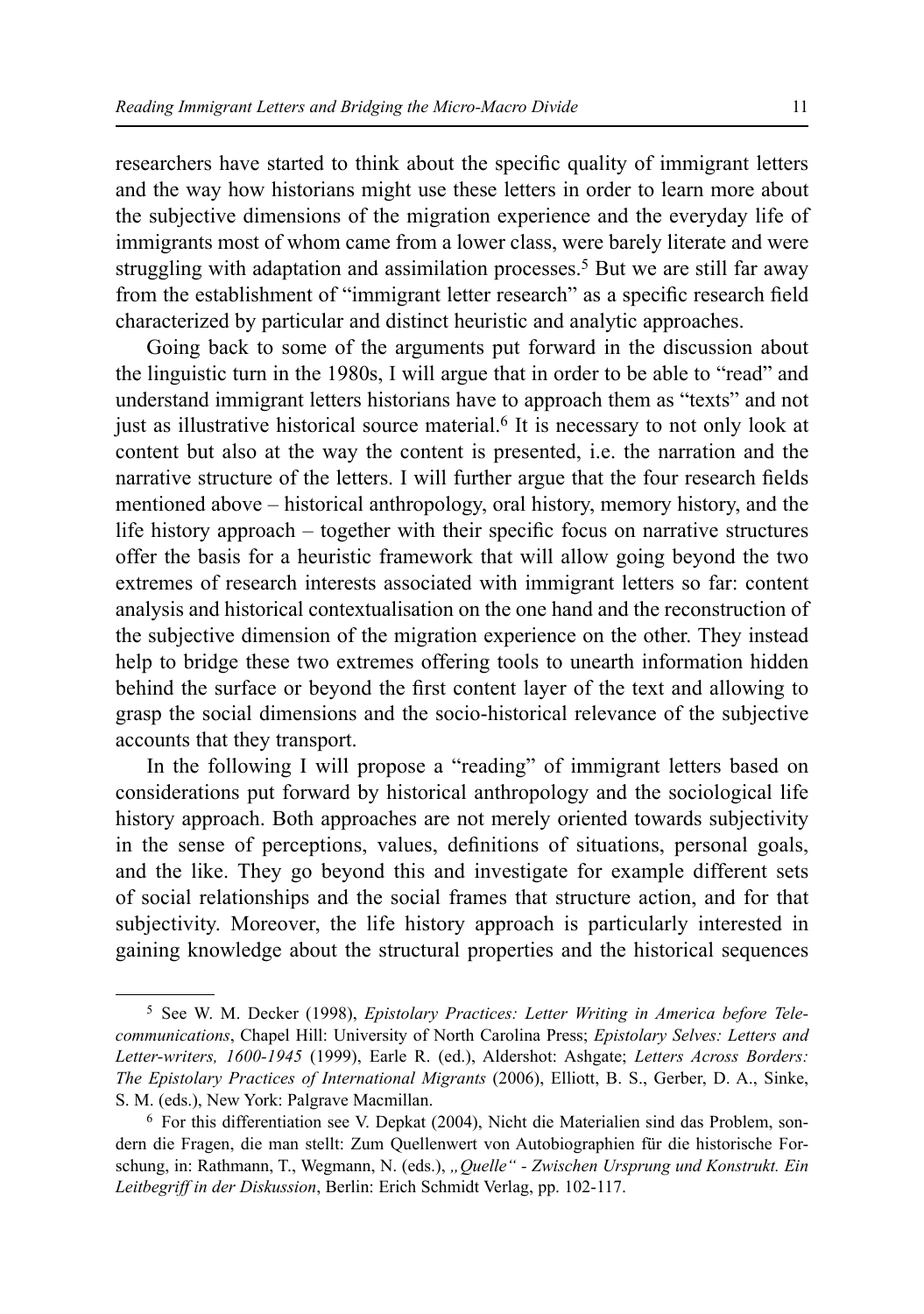of life-course processes.7 It does so by using the analytical tools of narratology.8 Life course processes and narratives are two dimensions that not only help to structure our reading of immigrant letters but that also offer analytic perspectives going beyond the subjectivity of the presented content.

In order to elucidate the methodological bridging function of these two approaches and their contribution to overcome the micro-macro divide, I will in a first step contextualize the specific theoretical value of life history research by putting it in the context of arguments developed by historical anthropology. In a second step, I will apply the developed research framework to reconstruct the structural properties and historical sequences of life course processes as represented by the narratives of the letters of Ernst and Marie Kuchenbecker written between 1891 and 1932. This set of 90 letters is the largest subset of the letter series "Wehrmann/Bohn" that was collected in 2004 and is now part of the "Nordamerikabriefsammlung" (NABS) hosted by the Research Library in Gotha, Germany.<sup>9</sup> I will read the letters by focusing on three aspects: (1) the relationship between the individual microcosms described in the letters and the social relations and social settings structuring these microcosms; (2) the interdependence between personal agency and subjectivity and social frames and normative settings, and (3) the ambiguities and emotionality of national identity and sense of belonging negotiated in the letters.

## BRIDGING THE MICRO-MACRO DIVIDE: LESSONS FROM HISTORICAL ANTHROPOLOGY AND LIFE HISTORY RESEARCH

The discussion about how to reconcile the socio-structural and often quantitative approach of social history with the subjective perspective or at least the subjective bias of biographical or micro historical research goes back to the 1980s. Historical anthropologist Hans Medick summarized this debate in

<sup>7</sup> F. Schütze (1981), Prozessstrukturen des Lebensablaufs, in: Matthes J. (ed.), *Biographie in handlungswissenschaftlicher Perspektive*, Nürnberg: Nürnberger Forschungsvereinigung, pp. 67- 156; M. Kohli (1978), *Soziologie des Lebenslaufs*, Darmstadt: Luchterhand; M. Kohli, G. Robert (1984), *Biographie und soziale Wirklichkeit: Neue Beiträge und Forschungsperspektiven*, Stuttgart: J.B. Metzler.

<sup>8</sup> J. Bruner (1991), The Narrative Construction of Reality, "Critical Inquiry", Vol. 18, Issue 1, pp. 1-21; F. Schütze (1976), Zur linguistischen und soziologischen Analyse von Erzählungen, "Internationales Jahrbuch für Wissens- und Religionssoziologie", Vol.10, pp. 7-41; M. Bal (1997), *Narratology: Introduction to the Theory of Narrative*, Toronto: University of Toronto Press; A. M. Hardee, F. G. Henry (1990), *Narratology and Narrative*, Columbia, SC: University of South Carolina.

<sup>&</sup>lt;sup>9</sup> For information about the collection see www.auswandererbriefe.de.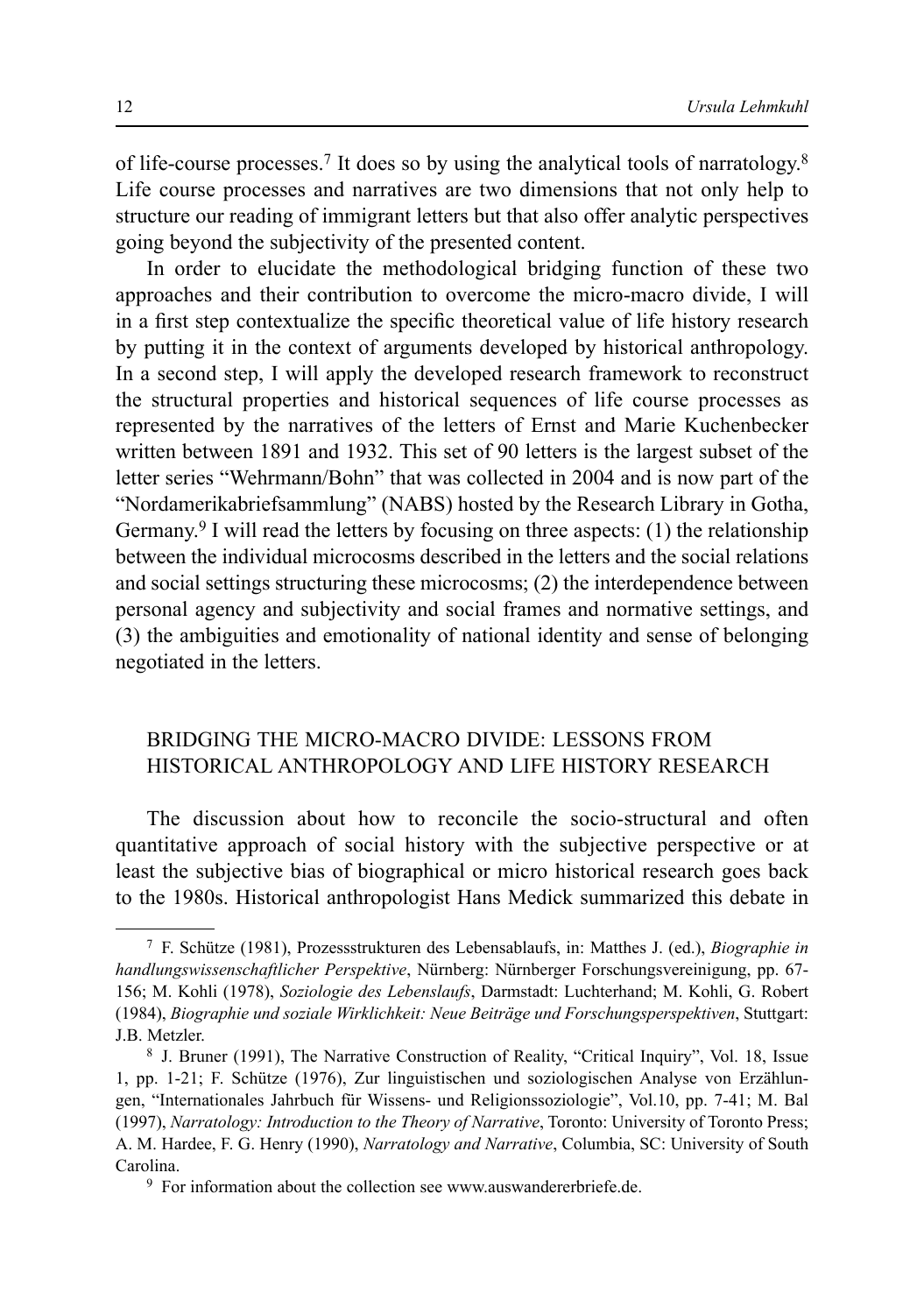a seminal article published in 1987 entitled "'Missionaries in the Row Boat'? Ethnological Ways of Knowing as a Challenge to Social History".10 He criticized social history understood as "historical social science" as exclusively focusing on the socioeconomic circumstances, structures and contexts and for neglecting the actors and the agency of "subjects" and thus the "individualistic bias" inherent in all historical processes and structures. He called for a "mediation of the subjective and objective moments of the historical process" by combining social scientific methods with the "individualizing and understanding ones of hermeneutics".11 As to the micro-macro divide in historical research Medick declares that:

"At the crux of the debate about the relationship between structure and ways of acting in the context of everyday life are the problems of how, to what extent, and whether the new fields of investigation make possible the reconstitution of historical subjects, or rather, in what manner the traditional questions about the historical subject can be newly formulated."<sup>12</sup>

In addition to his plea for the reconstitution of historical subjects Medick suggests to look at "cultural forms and ways of expression as historical motor forces" that are present "as one moment that forms the expectations, the ways of acting, and their consequences in the historical event as much as in the 'structuration' of the social world of class, authority, and of economic relations".13 Acknowledging the double reality of social order, for one the "objective" reality of institutions and structures and secondly the "subjective" reality of the imaginations of individual actors about society and social order<sup>14</sup> Medick affirms the necessity to look at changes and transformations of a society as the dynamic product of the activities and interpretations of historical subjects.

In a similar manner though starting from the opposite side of the problem, the German and French sociologists Martin Kohli and David Bertaux tried to rescue the life history approach in sociology by arguing that the subjectivist orientation in sociology should accept and analytically include the influence of social frames on individual behaviour whereas the objectivist orientation should recognize that social structures are the result of socio-historical processes shaped

<sup>10</sup> H. Medick (1987), 'Missionaries in the Row Boat'? Ethnological Ways of Knowing as a Challenge to Social History, "Comparative Studies in Society and History", Vol. 29, Issue 1, pp. 76-98.

<sup>11</sup> H. Medick, 'Missionaries…, p. 77.

<sup>12</sup> Ibid., p. 84.

<sup>13</sup> Ibid., p. 89.

<sup>14</sup> P. L. Berger, T. Luckmann (1980), *The Social Construction of Reality: A Teatise in the Sociology of Knowledge*, New York: Irvington Publishers.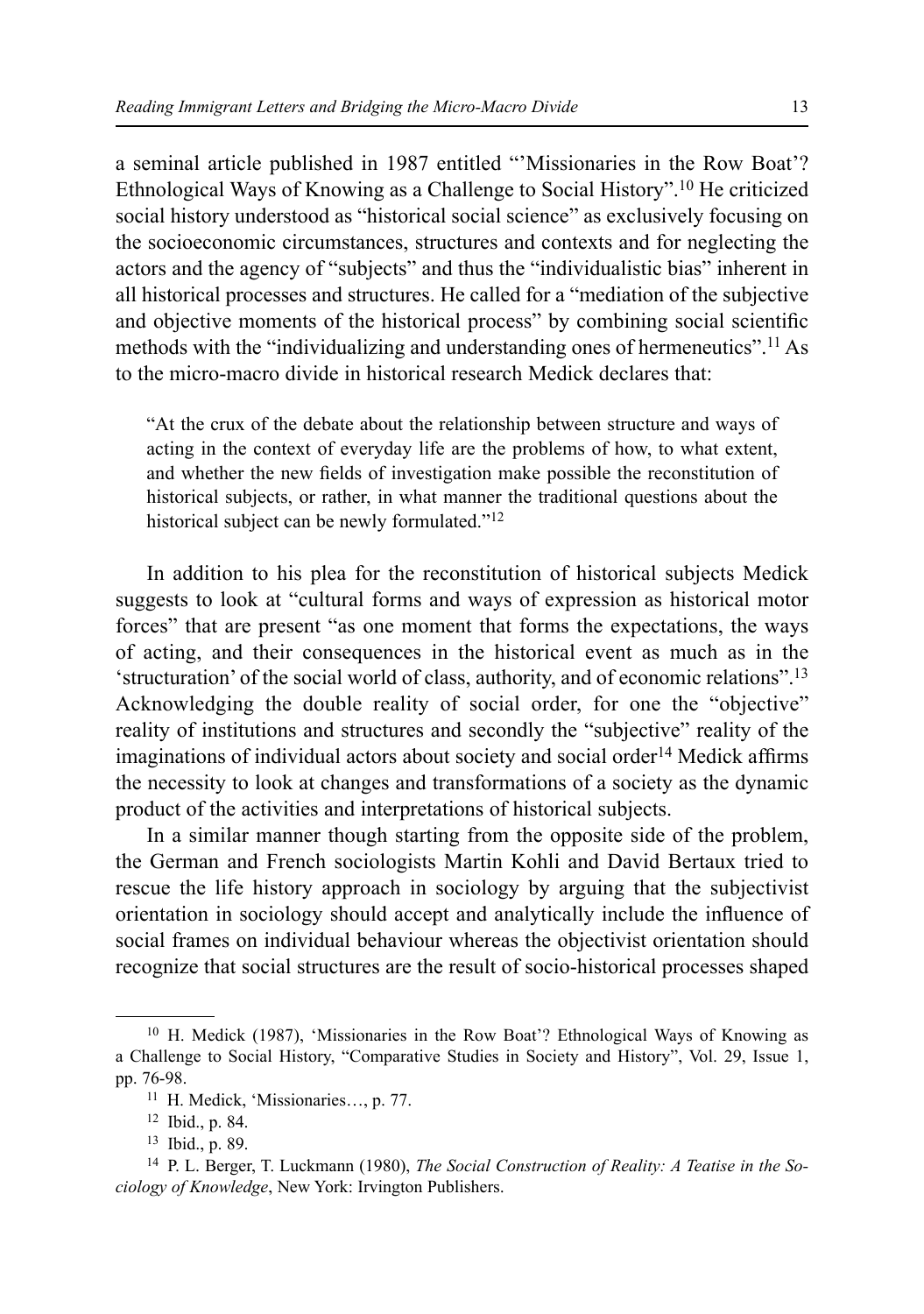by the contingency of individual action and behaviour.15 They criticize the rather unsystematic way in which the life history approach developed in the United States in the wake of Thomas and Znaniecki's sociological study of Polish peasants in Europe and America published in 1927.16 Scholars were drawing eclectically from a variety of orientations ranging from symbolic interactionism to phenomenology, hermeneutics, ethnosociology, structuralism, and cultural variants of Marxism. In addition, life history research used a broad range of quite different source material supposedly composing life history – letters, diaries, personal records, open interviews, and finally, autobiographies and taperecorded life stories – without reflecting the quality and the distinct character of the different sources and avoiding a systematic distinction between broader conceptions of personal documents, on the one hand, and life stories, on the other.17 Kohli and Bertaux maintained that

"accordingly, there is wide variation in the basic questions asked and the methods of data analysis used. Some authors focus on the actors' subjective points of view; others see their task as the reconstruction of meaning structures; still others try to discern social relationships of which the actors themselves are not wholly or even partially aware."18

As a solution to the observed incoherence of the life history approach Kohli and Bertaux suggest overcoming the orientation toward subjectivity in sociologically oriented life history research. Instead life stories should be investigated as expressions and reflections of patterns of historically given sociostructural relations and social frames. Kohli and Bertaux explain:

"Many aspects take on a different meaning when examined along this dimension [social relationship, U.L.]. For instance, the question of the validity of retrospective data becomes much more important for those sociologists looking for patterns of historically given socio-structural relations than for those studying perceptions, values, definitions of situations, personal goals, and the like. Nevertheless, sociologists with a more subjectivist orientation have to acknowledge the existence of social frames (even if they conceive of them as

<sup>15</sup> D. Bertaux, M. Kohli (1984), The Life Story Approach: A Continental View, ''Annual Review of Sociology", Vol. 10, pp. 215-237; see also M. Kohli, *Soziologie*…; M. Kohli, G. Robert, *Biographie*….

<sup>16</sup> W. I. Thomas, F. Znaniecki (1927), *The Polish Peasant in Europe and America*, New York: Alfred A. Knopf; W. I. Thomas, F. Znaniecki (1958), *The Polish Peasant in Europe and America*, New York: Dover Publications.

<sup>17</sup> D. Bertaux, M. Kohli, The Life…, p. 216.

<sup>18</sup> Ibid., p. 218.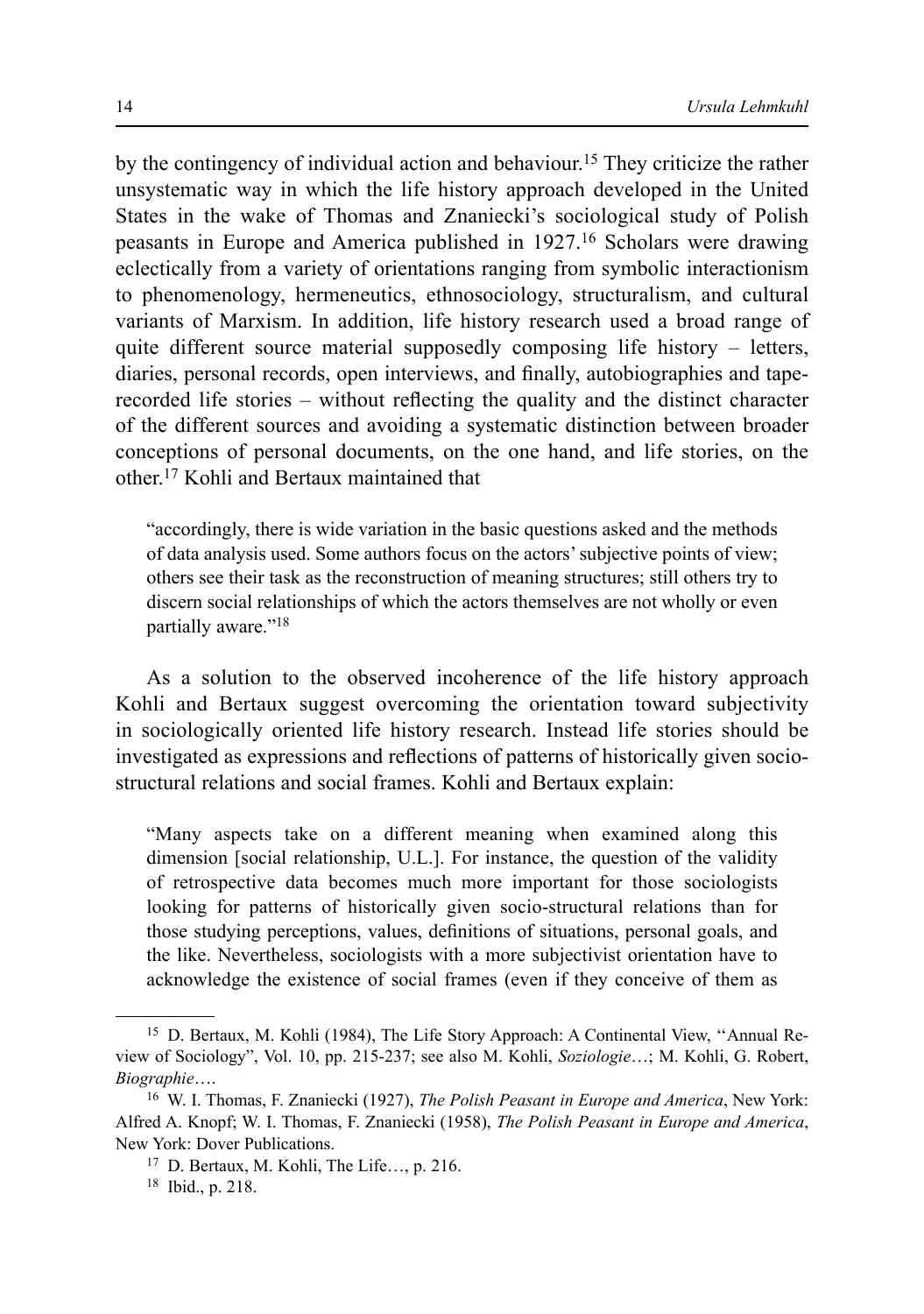objectified meaning structures), and those with a more objectivist orientation have to take into account the fact that social structures are the result of socio-historical processes in which action, and therefore subjectivity, is playing its part."19

Hence historians and sociologists alike argued that any given social reality, its institutions, sets of rules and its normative orders are historically contingent. Moreover, social reality is the product of the agency of historical subjects which again are always part of and shaped by a given set of social frames, sociostructural relations and socio-cultural norms. The micro-macro divide or the divide between subjective and objective approaches to historical or sociological research is artificial and distorts historical and sociological analysis. It should be overcome by the recognition of the strong interdependence between "the individual/subjective" and "the social/objective".

This is exactly the starting point of David Gerber's attempt to offer a new interpretive perspective for the analysis of immigrant letters. In his book "Authors of their Lives" Gerber explains: "If we are to understand immigrant letters, we must begin with individuals and the significant others with whom they corresponded. … immigrant personal correspondence is … a social practice, which, within predictable rules and mutual understandings, inscribes personal relationships in letters in order to maintain these relationships and provide continuity for the correspondents".20 With a strong focus on personal correspondence as an expression of social relationships Gerber uses the life history approach to reconstruct changing patterns of the construction of personhood, the social microcosm of the individual writer and the social relations in which the individual writers were situated.

Taking these observations and methodological requests as a starting point the following reading of immigrant letters will be guided by an awareness that all subjective accounts refer to social frames which shape the action and behaviour of individual actors. My reading will hence focus on the social dimensions of the individual and subjective accounts and observations that we find in these letters. And it will concentrate on the individual microcosm and how it relates to social structures and normative settings. By reconstructing the hidden social frames from the personal accounts presented by immigrant letters we hopefully will learn something about the interdependence between social structures and subjectivity, or to use the words of Kohli and Bertaux, learn something about how the structuration of the social world is shaped by and is also a result of

<sup>19</sup> Ibid., p. 219.

<sup>20</sup> D. A. Gerber (2006), *Authors of their Lives: The Personal Correspondence of British Immigrants to North America in the Nineteenth Century*, New York: New York University Press, pp. 28, 56.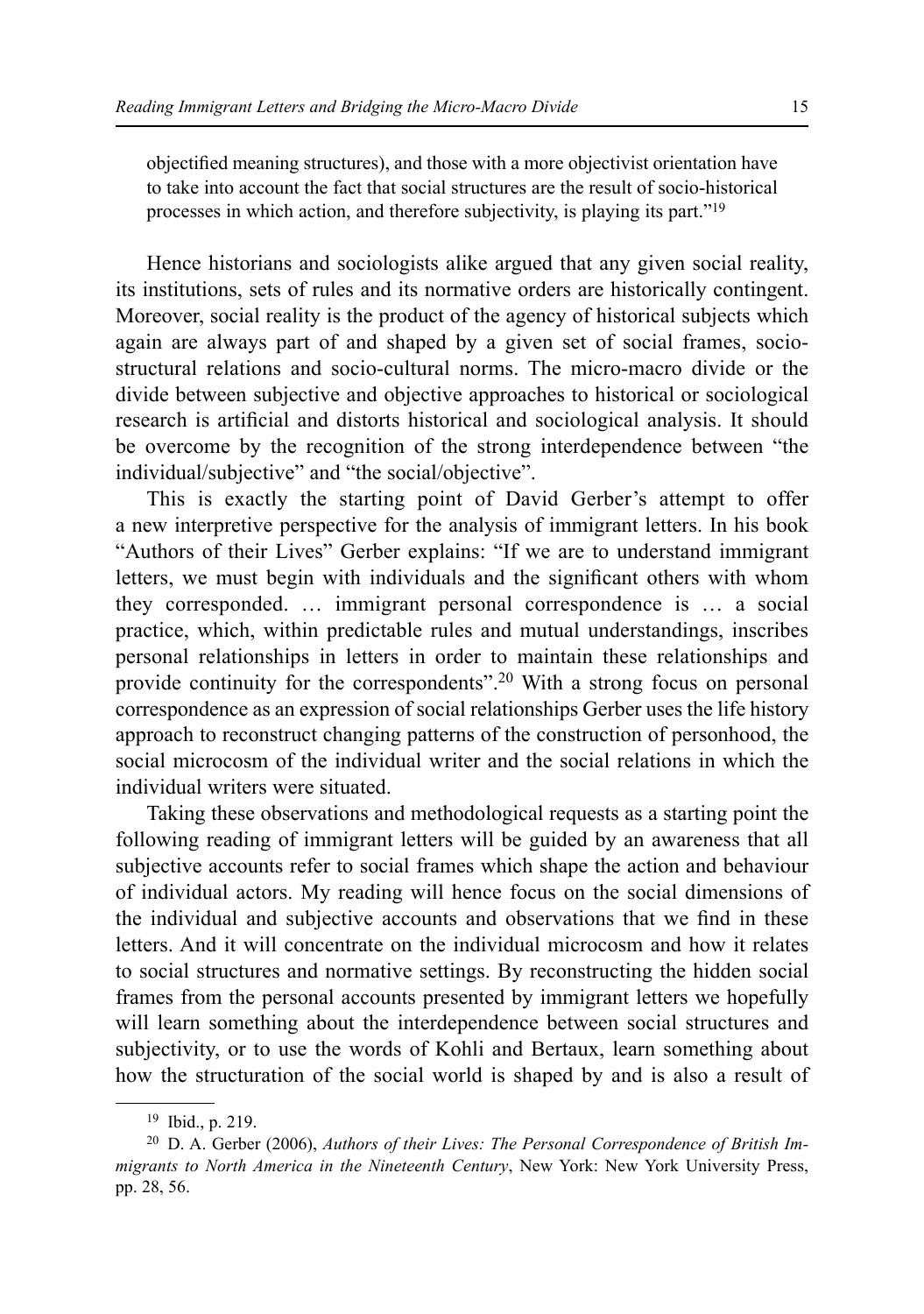"socio-historical processes in which action and therefore subjectivity, is playing its part".21 Since immigrant letters communicate between two cultural and social settings and by narrating the circumstances, experiences and new patterns translate between the "old" and the "new" world we not only learn something about the structuration of the social world by individual action and behaviour but also learn something about how patterns and structures from one cultural and social setting are reconfigured according to the exigencies of the new social and cultural environment. Thus, the proposed "reading" of immigrant letters also offers an analytical perspective for transnational and transfer studies.

### THE LETTERS OF ERNST AND MARIE KUCHENBECKER: TEXT AND CONTEXT

From 1891 to 1932 Ernst and Marie Kuchenbecker wrote 90 letters to their relatives in Germany, individually and as a couple, which are preserved as part of the letter series Wehrmann/Bohn. Between 1891 and 1894 Ernst Kuchenbecker is the author of the letters. After his marriage in 1895, his wife Marie more and more takes over this task recognizable from the change in style, orthography and syntax. Whereas Ernst Kuchenbecker wrote in his Thuringian dialect and was obviously not an experienced writer, Marie presents herself as an eloquent and versatile author. All letters written between 1899 and 1932 are written by Marie with the exception of a very short piece of eight lines written by Ernst and attached to a letter written by Marie in 1922 in which she complains about Ernst being a lazy writer and probably no longer even able to write. From these eight lines that Ernst felt obliged to attach to the letter and that start by declaring "Meine Libe Frau hatt ja. / Schon alles, s'o weiht erzählt / Ich will blos. Erwähnen / …" [*My dear wife has already told everything, I will only mention* ...],<sup>22</sup> we can assume that Ernst read all the letters written by Marie before they were sent to Germany. We do not know whether he interfered with regard to the content, except for one letter in which Marie explicitly tells her inlaws in Remptendorf that she is writing for Ernst who is "dictating" the letter.

Ernst and Marie's letters are part of a letter series consisting of 202 letters written by different members of the Bohn family, a large part of which immigrated to the United States. Emigration started in 1845 with Christiane

<sup>21</sup> D. Bertaux, M. Kohli, The Life…, p. 219.

<sup>22</sup> All following citations from the letters refer to NABS, Z. Nr. 2004/005.949, Letter Series Wehrmann/Bohn, Research Library Gotha. Quotations are based on a literal transcription of the handwritten material. Individual letters are quoted with reference to the date they were written and can be retrieved accordingly.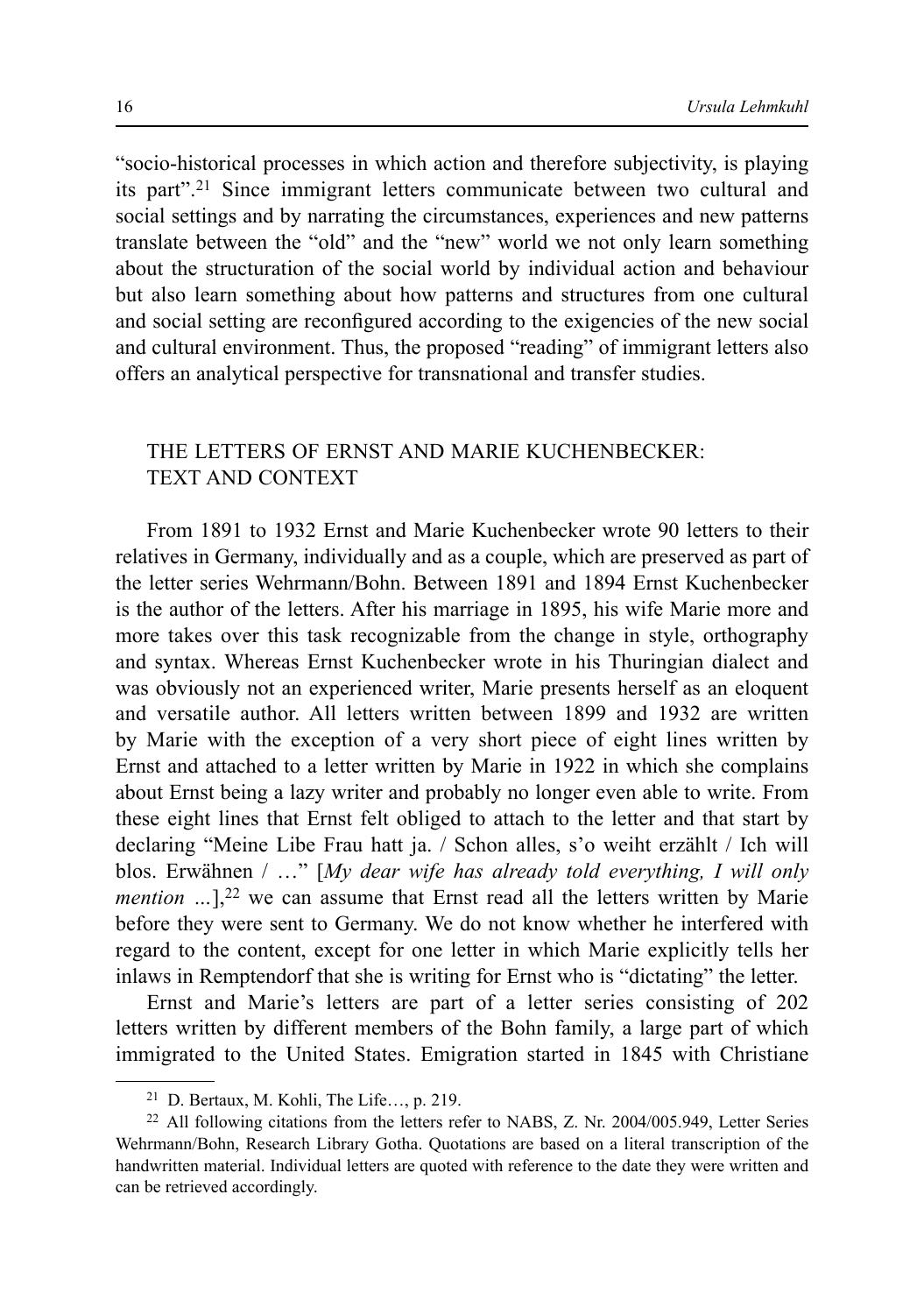Karoline Bohn leaving the Thuringian village of Remptendorf to settle in Warrensville, Ohio. Christiane Karoline was one of four children of Johann Heinrich Gottlob Bohn (1791-1838), a wealthy farmer and Schultheiß (mayor) of Remptendorf. Her younger brother and sister, Johann Heinrich Carl Bohn and Johanne Christiane Meisgeier (born Bohn), followed Christiane Karoline in 1852. They both immigrated with their families consisting of six children each. After a very dramatic sea journey during which one child died and others became seriously ill and did not recover, the two families continued their journey to settle in the neighbourhood of their sister in Orange, Ohio. This part of the Bohn family constituted the foundation of an American family network that expanded considerably during the second half of the 19th century. During the years 1852 and 1878, 13 additional children were born to Johann Heinrich Carl. The first family reunion in 1911 counted 105 relatives attending the reunion at the home of Hermann Meisgeier, one of the sons of Johanne Christiane.

Ernst Kuchenbecker was the son of Johanne Louise Werner, the only child of Johanne Heinrike Christiane, who again was the only one of the Bohn children staying in Germany. Johanne Louise, who married Karl Christian Kuchenbecker, had two sons: Christian Karl and Ernst. The family lived and still lives in Remptendorf. Ernst emigrated in 1891 when he was 25 years old. The rest of his family – his parents and his brother – stayed in Germany. He first lived with the Bohn family in Ohio and Wisconsin and later moved to New Jersey where he opened his own business, a slater company, in Carlstadt, near Hoboken. The letters of Ernst and Marie Kuchenbecker tell the story of a successful first generation immigrant family that was part of an extended family network in the United States. Ernst and Marie kept close relations with their relatives in Germany *and* with the American part of the family by writing letters but also by visiting relatives both in the United States and in Germany. Visits to Germany started in the late 19<sup>th</sup> century when steamships allowed a more comfortable way of traveling. Letters were thus only one communication channel. Personal visits also served as a means to transmit first-hand information for both parts of the family, the German and the American one. Episodes from these personal visits in Germany are mentioned in the letters as reference points for comments and further storytelling.

Ernst Kuchenbecker was married in Germany and the failure of his first marriage was probably the main reason for his emigration. In the United States he remarried in 1895.23 Marie Kuchenbecker, his second wife, was born in Zurich and came to the United States in 1889. They had three children: Curt (\*1895),

<sup>&</sup>lt;sup>23</sup> The U.S. Census of 1910 indicates that Ernst and Marie were married since 15 years, which means that they married in 1895.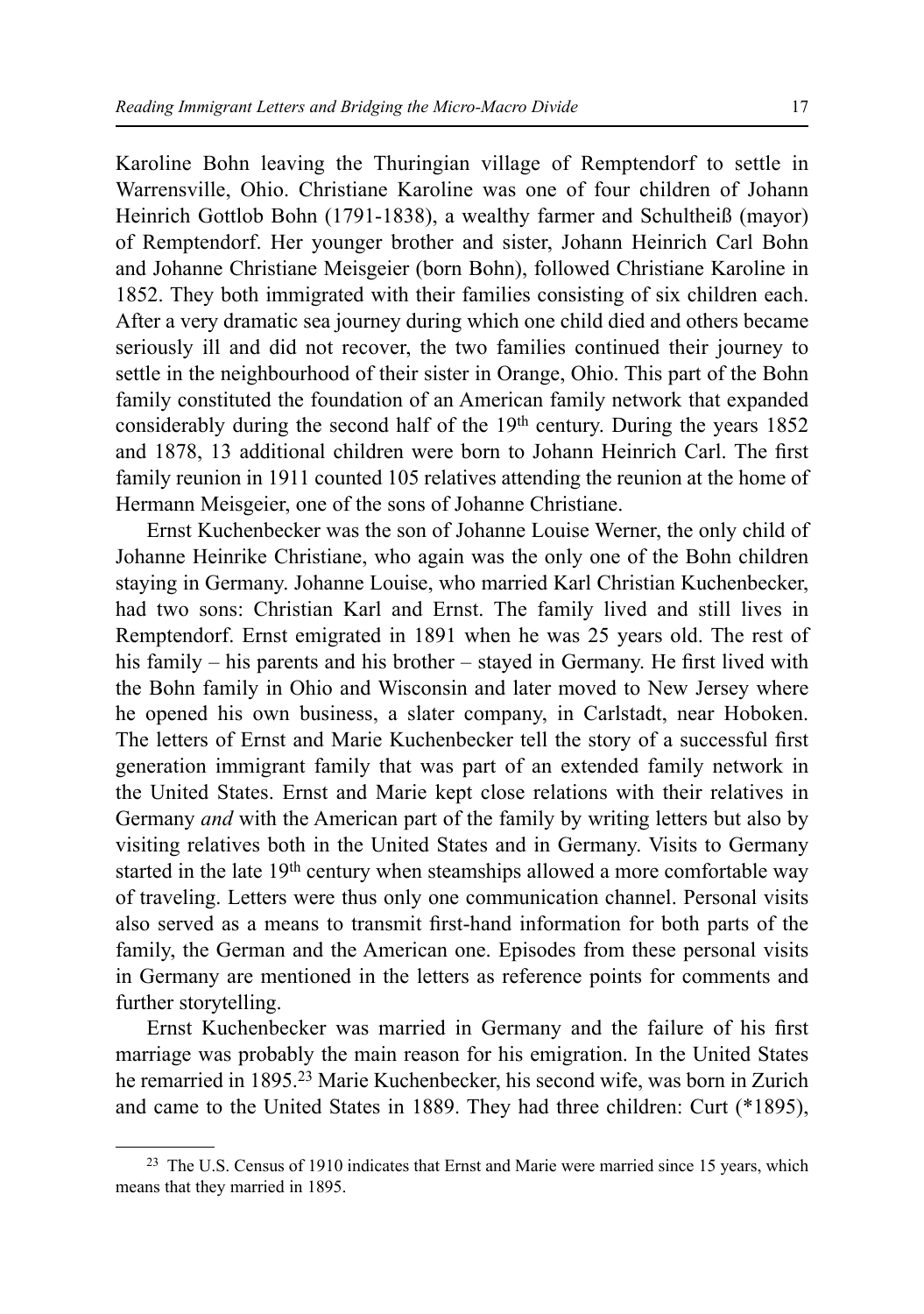Else (\*1899) and Alice (\*1902). Ernst and Marie wrote all their letters to Karl Kuchenbecker, Ernst's brother who lived in Remptendorf. Ernst Kuchenbecker died in February 1930 of cancer, Marie three years later in January 1933 from appendicitis. The last letter Marie wrote home dates from 1932. Her oldest son Curt continued the correspondence and also took over his father's slater business.

Marie Kuchenbecker was a very sophisticated observer of social and political developments, both within the family and in the larger context of U.S. and German foreign policy. Political developments leading to World War I, the reparation question, the Anglo-American entente, France, the Great Depression, social welfare and many other political and economic aspects are covered in her letters. Whereas the first letters she wrote after the marriage with Ernst suggest that she discussed very thoroughly the content of what she wrote with her husband, later letters do convey a different picture. After four or five years of their marriage Marie took over in a very natural and smooth way the role of main communicator. She set the tone, chose what to write and how to write it and she thereby developed the role of her husband's spokesperson.

The subtle way in which Marie takes over the role of family communicator can be discerned among others from the signatures of the letters. This "formal" element of the letters gives us a lot of information about her role in the marriage and her gender identity. Marie obviously was a very self-conscious and intelligent person who supported her husband in many different ways. She did this in a very congenial and cooperative way following traditional female gender roles and avoiding a too self-assertive appearance. Marie signed the letters between 1899 and 1903 with "Ernst Kuchenbecker nebst Frau" [*E.K. and wife*] or like "Dein Bruder nebst Frau" [*Your brother and wife*] or "Dein Bruder Ernst und Familie"[*Your brother E. and family*] (1899-1902), although style and content of the letters support the assumption that she alone was the author. In 1903 a first change of the signing practice occurred when Marie signed the letter with "Im Auftrage Ernsts Eure Marie Kuchenbecker" [*On behalf of E. Yours M. K.*]. This was the first letter in which she made her role as letter writer explicit. Two years later we read "Mit herzlichen Grüßen von uns Allen verbleibe Eure Schwägerin M. Kuchenbecker" [*With cordial greetings from all of us I remain your sisterin-law M.K.*] (1905), or a year later in a more colloquial way "von Allen an alle Eure Marie Kuchenbecker" [*From all to all Yours M.K.*]. From 1909 onwards this varies with "Ernst und Marie Kuchenbecker" or "Ernst Marie und Kinder" [*E. M. and children*] (1912). Only two years after Ernst died did Marie sign a letter with her name only. All of the letters in this letter series were written to relatives of Ernst Kuchenbecker in Remptendorf. We unfortunately do not have letters written by Marie to her relatives in Zurich. Since Marie's relatives are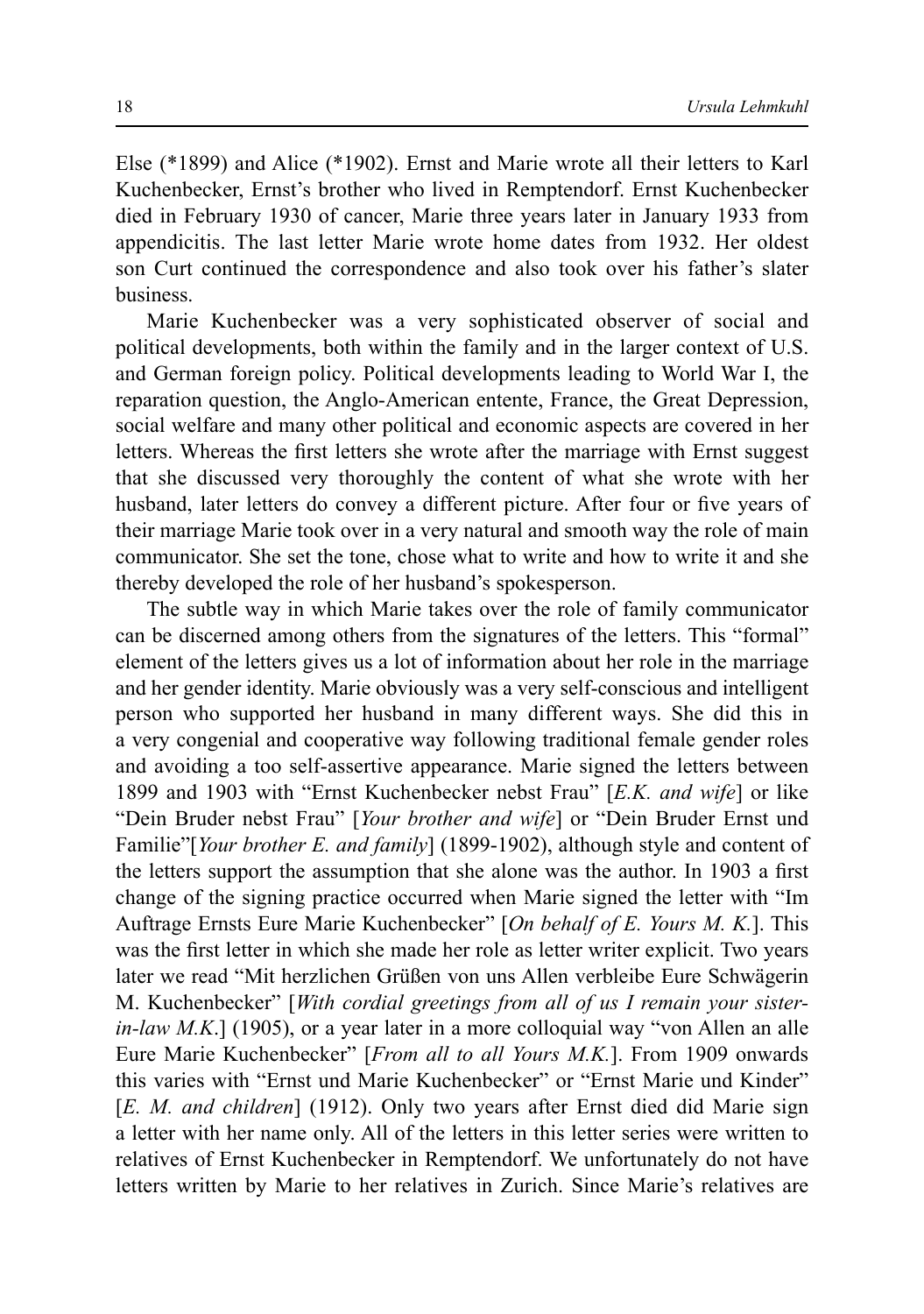mentioned ever so often in the letters to the larger Bohn family in Remptendorf, and Ernst on his one and only visit to Germany in 1909 also visited Marie's family who at that time lived in the Black Forest region, it is most likely that she also regularly wrote home to her relatives.

## TALES OF CONTINUITY AND RESILIENCE: FAMILY VALUES AND "*KAFFEE UND KUCHEN*"-NARRATIVE

The way the letters are structured and the dynamic of the narrative mirror very much the typical communication situation of a German Sunday afternoon family gathering with "Kaffee und Kuchen". The letters deal with the weather, the business or the farm, who is doing well, who needs help, how to organize help or financial support, and they also address the black sheep of the family. Marriage and childbirth and other changes and developments in the family are a topic, as well as mutual visits and family celebrations and, of course, politics and economics. Hence the letters address all problems associated with the family and comment on current political and economic developments. This "*Kaffee and Kuchen* Narrative" that characterizes and structures the letters obviously replicates the traditional face-to-face communication. Content-wise it reflects topics related to the social context and milieu of farmers and craftsmen and their strong embeddedness in family structures and values.

Interestingly the topics "church" and "religion" are conspicuously missing in the letters, although at least Marie seems to have been very religious and "church" and the church community were a core economic factor within the New Jersey craftsman milieu. The only time religion is addressed in the letters is in the context of "life and death", natural or war-related. Whenever a family member dies or has to go to war Marie includes words of consolation by referring to "God Almighty" who is deciding when and where "we have to go". Coming from Zurich, she probably was a member of a Protestant Church, and Ernst probably was too.

Protestant background, craftsman and farmer milieu and the adherence to family values circumscribe the social frameworks that characterized Ernst and Marie's action and behaviour and help to situate Marie und Ernst Kuchenbecker as historical actors. The family as a self-help institution not only supported Ernst Kuchenbecker during his first year in the United States when he settled with the Bohn family and worked in their lumber business. Later he himself acted accordingly by preferably hiring relatives from Germany or neighbours from his German village. He explains his policy with the well-known arguments: Germans have a better education in all crafts. They are trustworthy, hard-working, and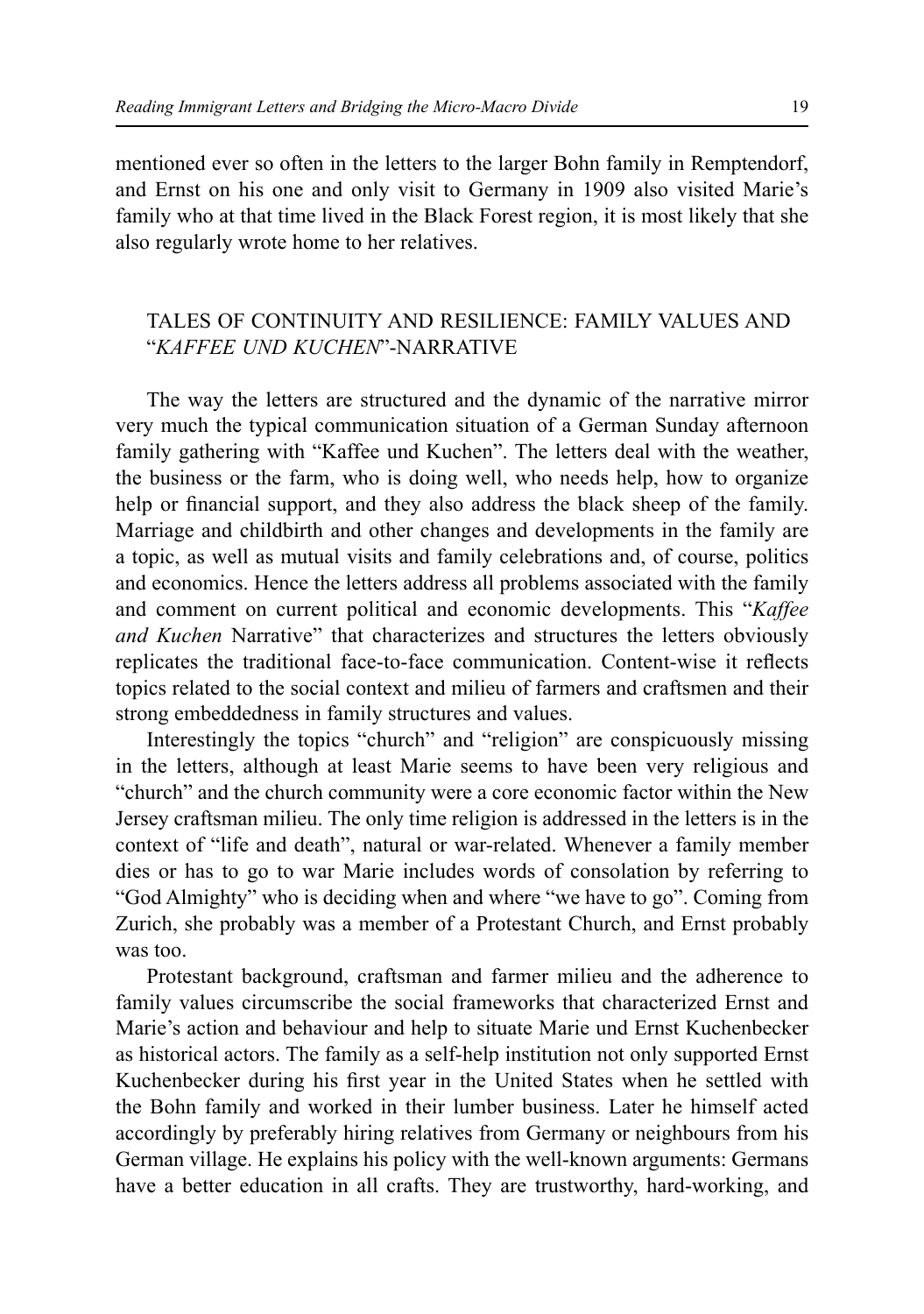reliable. When Ernst Kuchenbecker's business was expanding he even invited family members, like his half-brother Kurt, to come to the United States and work in his company, and he sends a ship ticket to Kurt Hoepfner, one of the neighbors of the Bohn family in Remptendorf, enabling him to come to the United States and work for him.

Family values and the support provided by the extended family network on both sides of the Atlantic are perceived as an important social structure that needed to be nurtured and protected. Letter-writing was one instrument to cultivate the family network and to secure its functioning and continuity. Letter writing was hence also perceived as an obligation every family member had to fulfil. Family members like Karl and Ernst's half-brother Kurt, who wrote only sporadically, were heavily criticized and pinpointed as "lazy" or "unreliable". Kurt's misbehaviour is a recurrent topic in the letters written between 1898 and 1921. In their correspondence, Ernst and Karl complain that Kurt only writes to his family in the United States and visits his family in Remptendorf when he needs money. When he receives money he does not answer and does not show any sign of being grateful. In addition, both brothers complain that Kurt does not use the money that was given to him by family members in a decent way, e.g. to improve or further develop his business. Instead he is spending the money to just have a good life. Kurt is depicted in the letters as arrogant, irresponsible, thoughtless, lazy and untrustworthy. In a letter from 1899 Ernst explains to Karl:

"Kurt ist mir wie es scheint ein Leichtsinn ich habe ihm mindistens 3 mahl geschrieben ob ehr das Gelt erhalten befor ehr mirs dann mittheilte, hätte ehrs do nicht gethan mußte ichs auf der Post anzeigen. … ich habe ihm das Gelt nicht geschiekt um es durchzublaßen … wenn er mit nicht eine bestimmte zeit setzt bies wann er mirs wieder zurick schieken kann, werde ich ihm Verklagen wegen falscher vorspigelungen, den ehr hatt mir geschrieben er wollte ein Geschäft kaufen, was nicht war ist. Es ist unverschämt, Du hast ihn 600 M. geschiekt ich 416 M. sein über 1000M. in zeit von ein bar Monnatten durch zubringen …"24 (Jersey City No. 1th. 99)

22 years later, in a letter from 1921 Marie still complains about the same story and at the same time points to another function of letter writing: the conscious

<sup>24</sup> Paraphrase: Kurt seems to be frivolous; I wrote three times asking if he had received the money before he confirmed it. You sent him 600 Marks and I 416, a total of over 1000 [ca. \$250] because he claimed to buy a shop, but he squandered it instead. Threatens to go to court for wilfull misrepresentation.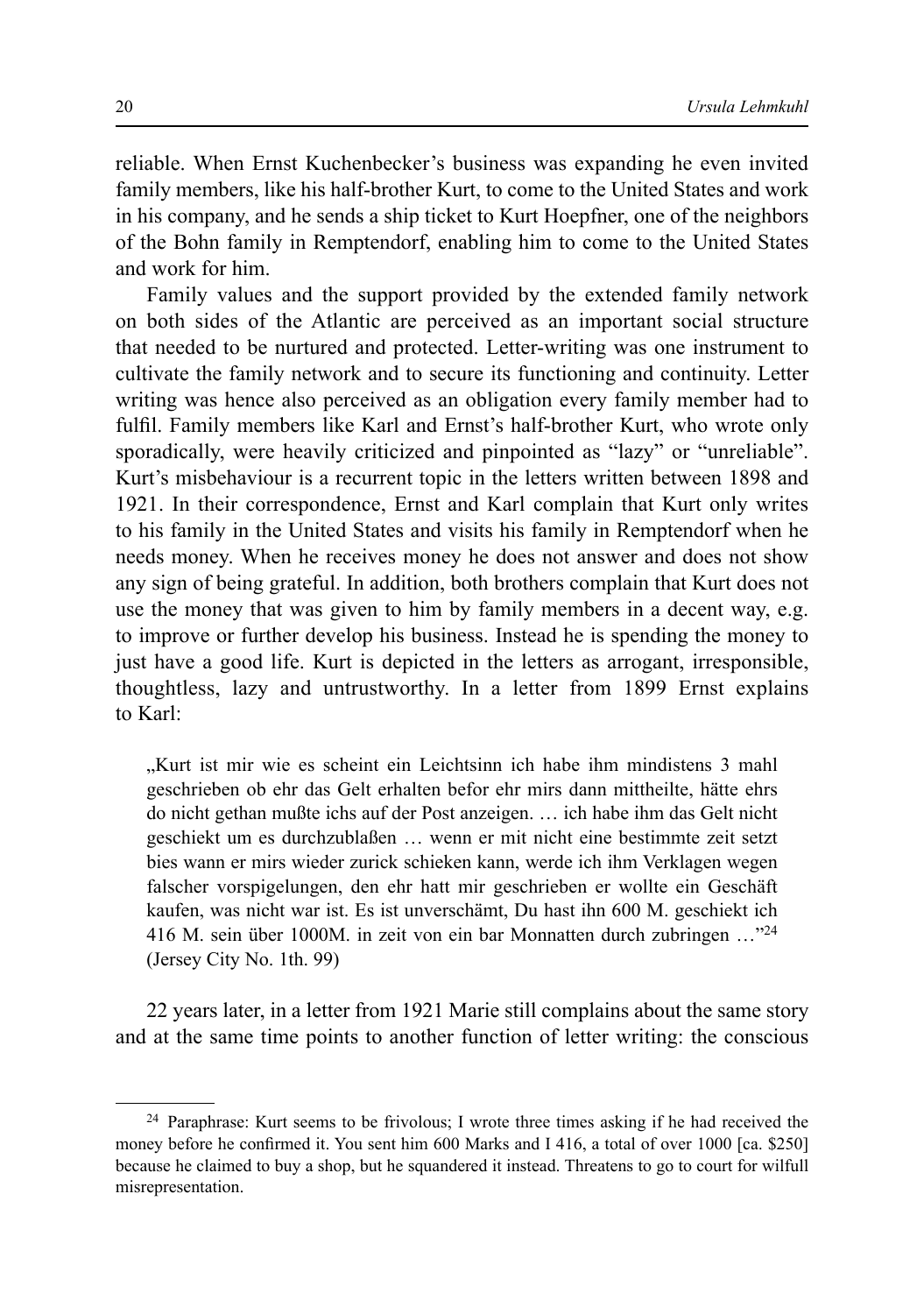avoidance to answer a letter as a way to punish or at least to sanction family members who did not comply with family norms and expectations.

"Kurt schreibt immerfort Briefe um Geld, 500 – 1000 Dollars möchte er haben wir haben ihm gar nicht geantwortet und werden es auch nicht thun, denn auf arrogante Briefe seiner Art gehört eine arrogante Antwort – wie kämen wir dazu, gerade ihm, auch wenn wir's thun könnten – mit Geldsummen auszuhelfen. Er hat uns früher – vor 20 Jahren schon immer nur um Geld geschrieben, wir haben ihm damals unsere ersten ersparten 100 Dollars geschickt und niemals einen ähnlichen dankesbrief erhalten, wie Höpfners und Albin für die Postpackete schreiben. Ihr habt uns geschrieben, sein Geschäft gehe gut – das ist mehr als wir von unserm rühmen können – da muß er sich eben selber helfen. Als Probe will ich seinen letzten Brief beilegen, dann werdet Ihr verstehen warum wir ihm nicht antworten."25 (Carlstadt, Februar den 1sten 1921).

In addition to the economic and financial support the family network offered, for Ernst at least "family" also served as a psychologically and emotionally stabilizing factor. After his arrival in the United States Ernst worked for Christopher Bohn, the second son of Johann Heinrich Carl Bohn, who was the owner of a sawmill in Wisconsin and quite well to do. Ernst was happy to have found a job so easily but at the same time not yet sure whether emigration was the right decision. The way Ernst reflects his experiences during the first months and years is characterized by a negative tenor and conveys ambiguity. In a letter written to his brother in 1892, Ernst explains:

"ich schaffe jetz jeten tag in Walt da magen wier Holz für die Schneidemühle, ich bin bei einen Sohn von alten Bohn derselbe hat zwei Schneitemühle und 800 Acker Lant wo früher alles Walthung gewessen ist, der hat sehr fühl arbeit, aber er Zahlt nicht zu fühl Lohn aus, ich weis nicht ob ich hier bleibe, Meine lieben es ist einen der erst hier ins Lant komt nicht reht angenehm es ist noch kein so Klüres Lant als wie in Deutschland und die sprage mus mann erst lernen, wen man aber sich daran gewöhnt hat geht alles und späder gefält es ein auch es komt eines früher zu etwas als wie draußen, kein Steuer giebt es. niht Schulgelt wieter niht und, die Kinder können in die Schule bis sie 21. Jahre alt sein…"26 (Firne Ridge 25.1.1892)

<sup>&</sup>lt;sup>25</sup> Kurt keeps writing letters asking for money, he wants to have \$500 to 1000. We won't even reply. It has been the same for 20 years, we sent him the first \$100 we had saved and never received a proper thank you letter. You wrote his business is doing well –ours doesn't. He must help himself.

<sup>26</sup> Paraphrase: I work in the woods every day cutting timber for the sawmill. I work for the son of the old Bohn. He does not pay much, and I don't know if I will stay here. At first one does not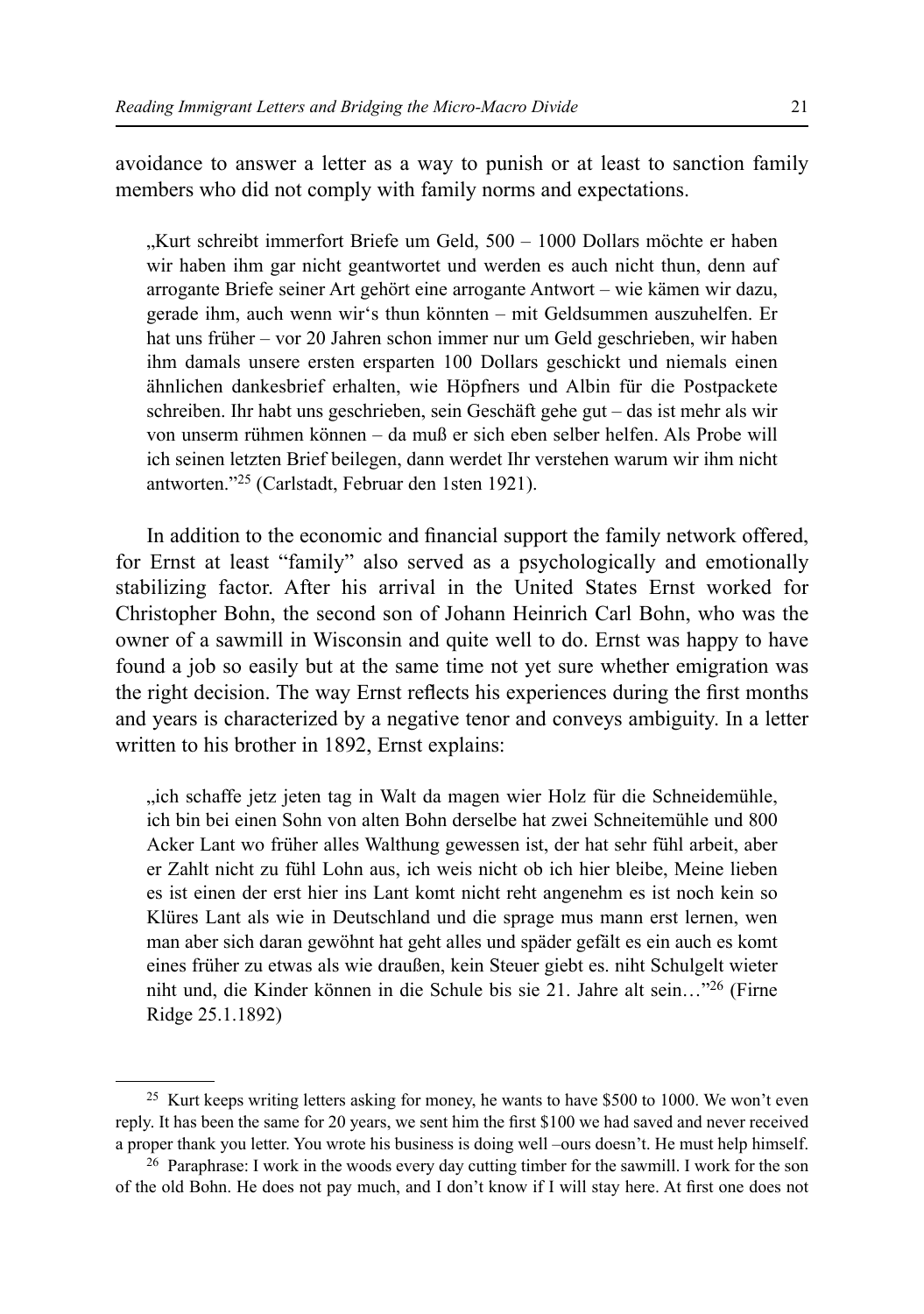After his marriage with Marie in 1895 the ambiguous or even negative tenor of Ernst's reflections about his emigration and his life in the United States disappeared conspicuously and he writes to his brother that he is doing well.

"Ich habe auch einen fehler begangen Das ich von Westen wieder nach Osten zurick bin, Da hätte ich nunmehr eine Farm, aber so geht es auch nicht mehr so gut da ich mich hier sehr schön eingerichtet habe, und, mir selbst ein Heim gekründet."27 (Port Cester 14.1.1895)

During the first two years in the United States Ernst felt lonesome and insecure despite the fact that he was living with his family. The explanations that he gives in the letters for his distress were his bachelorhood and his economic and financial dependence on the family. Considering the fact that family values and the family as a self-help system are appreciated in almost every single letter as an important maybe even the most important social structure, the problematization of the dependency on the family points to one of the normative ambiguities the letters reveal. I will come back to this in the last part of this article.

From 1895 onwards, after the foundation of a new family and the birth of his first child Curt, Ernst's life is back on track and continues in a very straightforward and traditional way. He established his own business and moved into his own house and was, as he wrote to his brother in 1895, "mit meinen Schicksahl so weit zu friden" [*rather satisfied with my fate*] (Port Cester 14.1.1895). For Ernst's life course being married and being able to rely on the support and the tender loving care of a wife was of utmost importance. As Marie comments in a letter from October 15, 1915: "Ernst ist immer ziemlich derselbe, die Bohns meinten er sei gar nicht älter geworden. Er überlässt das Sorgen mir, und darum greift es ihn auch nicht an" [*Ernst does not change much, the Bohns think he has not grown older. He leaves the worrying to me, and therefore it does not trouble him*] (Carlstadt, Okt. 2nd 1915).

The social frames that structure Ernst and Marie's agency are very much characterized by traditional social values that continue to shape their lives as if they would still live in their German or Swiss environment. Both have a very high resilience capacity. Ernst and Marie are happy and content with their situation exactly because it does not change so much. In fact, the letters do not address any

like the new land, new language ad all, but things become better after a while. Economic advantages, no taxes. Schools are free.

<sup>27</sup> Paraphrase: I made a mistake, returning East from the West. There, I would have a farm now. But going back would be difficult, since I have built a nice home here.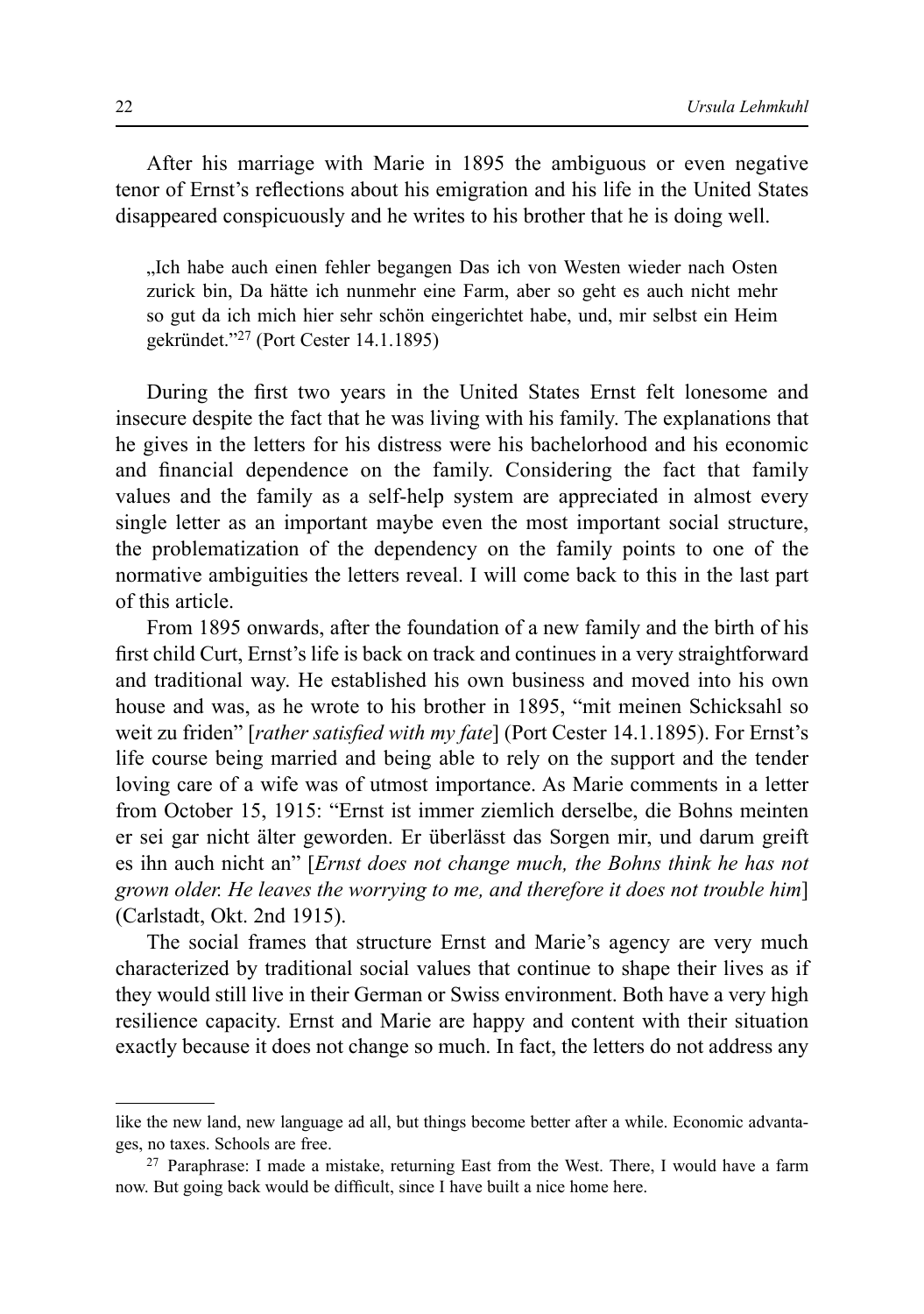involuntary transformations or forced adaptations taking place during their lives in the United States. Marie and Ernst structure their social relations around the family. Family related moral and ethical standards of good behaviour support and provide the basis for a not very "exciting" but more or less uncomplicated way of living. The letters convey the impression that social relations exterior of the family network were confined to business relations or were at least business-related and restricted to other Germans in the United States. Hence, this immigrant family is a typical example of families who immigrated in the United States as part of a chain migration, taking with them not only relatives as persons with whom they continued to interact, but family oriented behavioural patterns and a whole family network, bridging the Atlantic and connecting Germany and the United States. This enabled a continuity of social frames (transplantation) helping to reduce the complexities of the new social and cultural reality in the United States. As a result the new environment in the United States was not perceived as threatening, migration was not experienced as a rupture or loss. The adaptation to the new environment took place very smoothly, over many years and started also in the case of Ernst and Marie with learning the new language (mostly for business reasons). However, even the adaptation to the new language seemed to have been a very slow process. Only after more than 30 years of living in an American environment, first interferences with the English language (lexis and syntax) appear in the letters, like e.g. in 1922 when Marie writes "Well wir danken Dir C. Schwager ...." (Carlstadt May 22<sup>nd</sup> 1922), or in the same letter "Wie Du schreibst" habt Ihr einen langen Winter gehabt, so auch wir". Other examples are: "Wenn nicht die Verhältnisse in Deutschland immer noch so ungesettelt wären …" (5tn Dezember 1922); oder "… die Völker haben die Consequences zu tragen." (April 10th. 1927).

Only once, after Ernst's visit to Germany in 1909 this stable state of "normalcy" turned into a state of uncertainty combined with plans to perhaps go back to Germany. Although Ernst and Marie corresponded regularly with the German part of the family, the face to face experience of meeting the German relatives in person had a deep emotional impact which in turn altered Ernst's perceptions and conceptions of "heimat". After returning to the United States Ernst even considered moving back to Germany. Marie concurred with this idea and wrote in a letter from December 1, 1909:

"Eure beiden Briefe kamen wol an & hat es mich besonders gefreut, daß auch Du liebe Schwägerin einen Bogen beigelegt hast & wir wollen hoffen, daß unsere Bekanntschaft nicht immer blos brieflich, sondern auch noch eine persönliche werden wird. Wie wärs wenn wir mal zusammen am Spinnrad sitzen & die durchlebten Ereignisse einander erzählen könnten Ernst hat es draußen so gut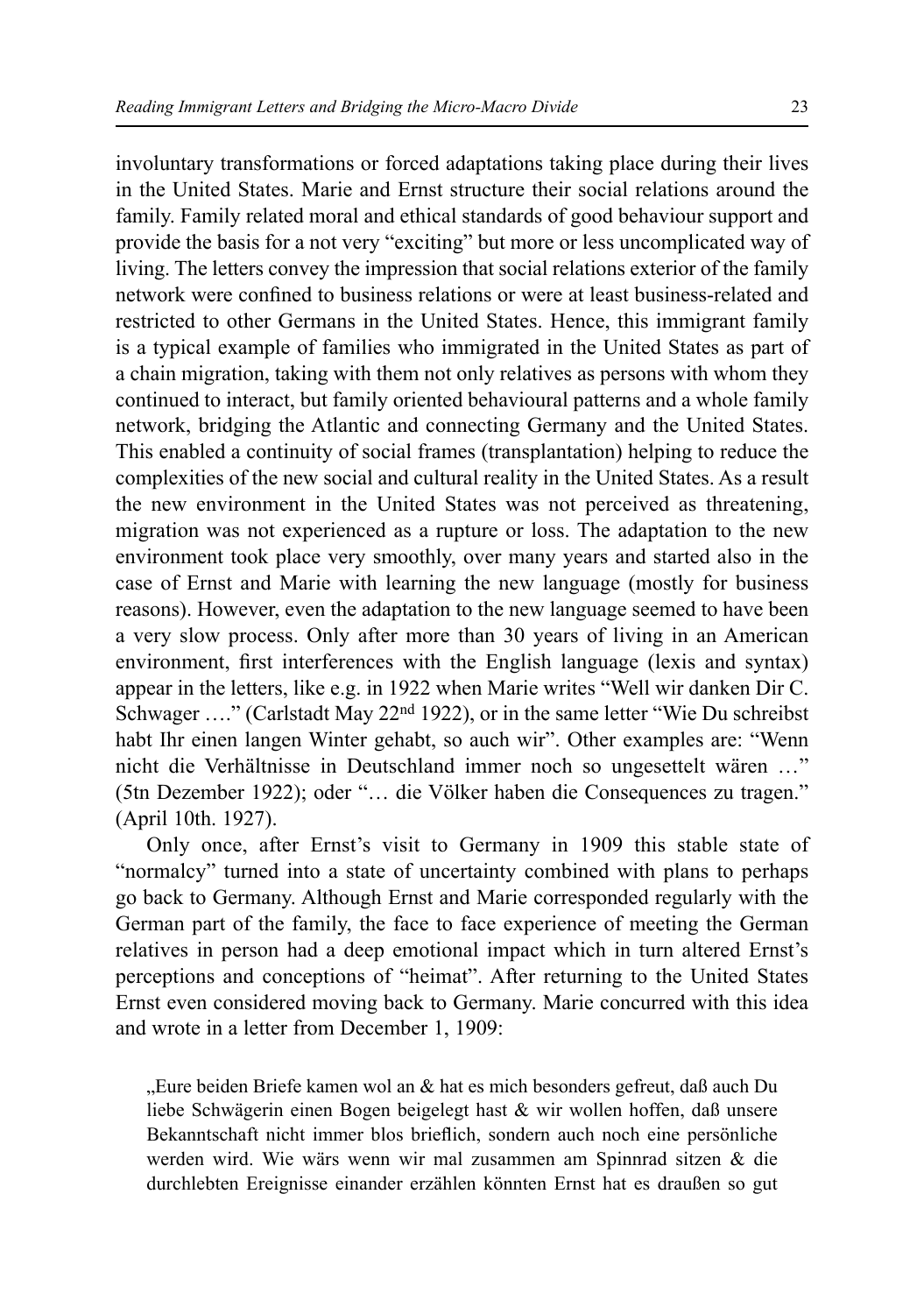gefallen, dass es wol möglich ist, wenn wir mal vorteilhaft verkaufen können, dass wir dann rauskommen."28 (Carlstadt Dez. 21st 1909)

But very soon this emotional experience faded and lost its structuring impact on Ernst and Marie's life course. The American daily life, business routine and care for their three children took over again and remigration was not pursued seriously. The idea to move back to Germany popped up again during the early 1920s when high unemployment rates and economic problems challenged Ernst's business. He received an offer to buy a house of a German remigrant who after a year in Germany wanted to return to the United States. As a consequence of the heavy inflation in Germany, the "villa" in Northern Thuringia was inexpensive in terms of US dollars. Hence, Ernst was tempted to buy it. After his brother visited the object and wrote back describing its condition and the land property attached to it, Marie answered the letter thereby making clear that remigration would not be a realistic option:

"Es ist ja nach unserm Geld billig, aber wir fürchten es würde uns gerade so gehen." wie dem jetzigen Besitzer und wir möchten nach einem Jahre oder so, wieder verkaufen wollen und zurück nach hier. Man ist eben schon zu lange hier und die hiesigen Verhältnisse gewohnt, und alle die rausgehen um zu bleiben kommen meistens nach kurzer Zeit wieder zurück."29 (Carlstadt, May 22nd 1922).

As already mentioned above, these tales of continuity and resilience are, however, only one layer of the letter texts. Interwoven with this "conservative" narrative are tales of ambiguity. Two of them are of specific interest because they ran counter to the two dominant socio-structural frames characterizing Ernst and Marie's life course analyzed so far: the adherence to family values and the support of the family network and the German-American political and cultural identity.

<sup>&</sup>lt;sup>28</sup> Paraphrase: We received your two letters, and we hope we will know one another not just by letter but personally as well. Ernst liked it so much in Germany that it's quite possible that we go back, if we can sell our business at a good price.

<sup>29</sup> It's cheap in our money, but we fear we'll have the same experience as the present owner and want to sell and return here. We've been here too long and used to circumstances here, and most of those who leave to stay come back here shortly.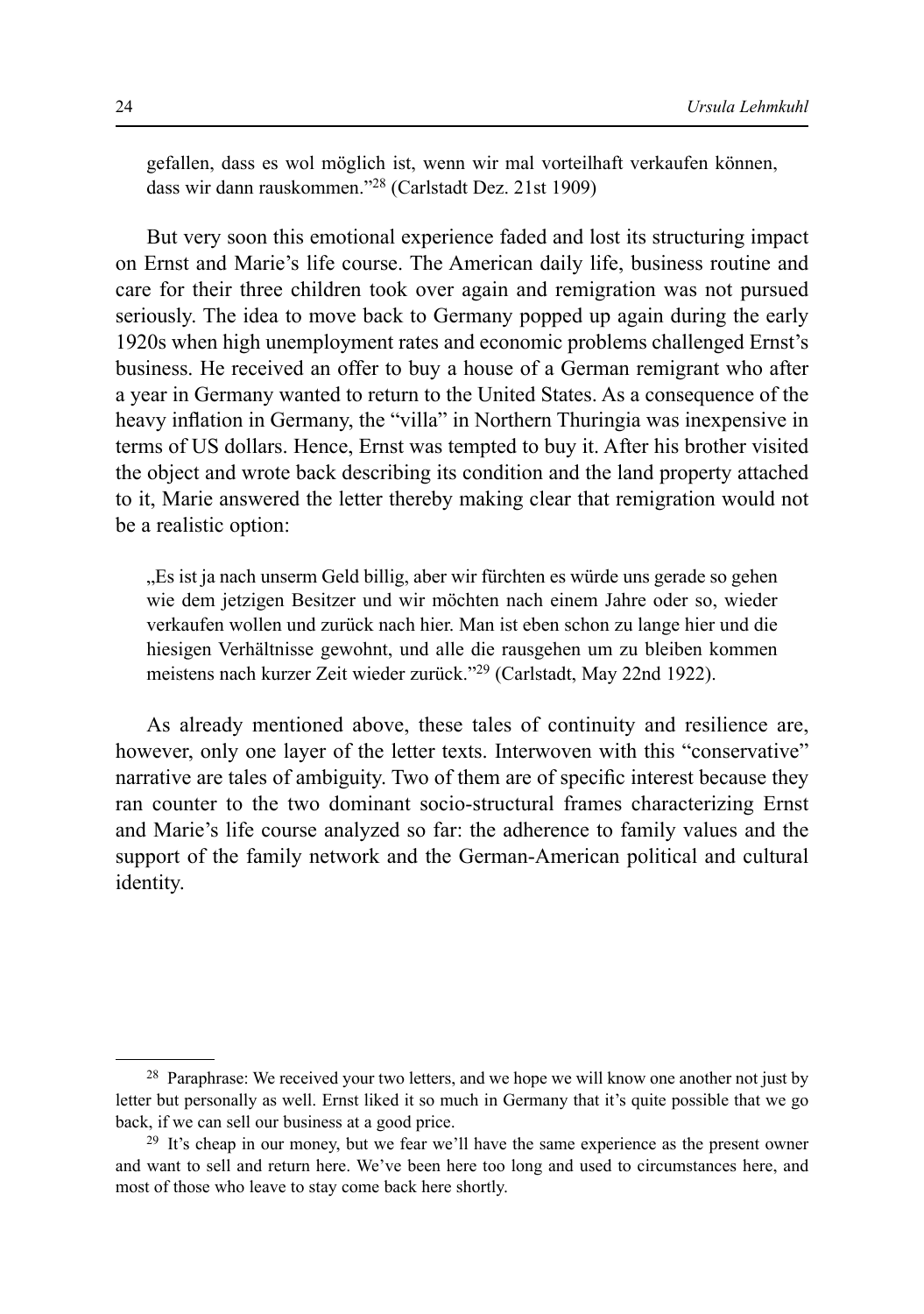### TALES OF AMBIGUITY I: PATRIOTISM AND SENSE OF BELONGING

As part of their effort to continue a "German" life in the United States, Ernst and Marie were closely associated with the German cultural and linguistic environment in the United States. They were typical "German-Americans". They spoke, read and wrote in German, were readers of the New Yorker Staatszeitung and attended German cultural events. Their "German-American" identity became especially conspicuous in their comments about World War I. Marie reproduced all the stereotypes and enemy images a "good" German citizen of the late German Empire would allude to when speaking about France and Great Britain. Commenting on the outbreak of World War I Marie Kuchenbecker does not even try to conceal her support for the German Kaiser but asserts her German "patriotic" position when she writes in 1915:

"Nun der schreckliche Krieg, Ihr könnts glauben es ist hier wie draußen jedes Deutschen erster u letzter Gedanke daß mit Gottes des Allmächtigen Hilfe Deutschland seine Feinde besiegen möge wir fühlen durch den Krieg unsere Herzen tausendfach enger mit unserer alten Heimat verknüpft, denn zuvor, wo wir schon manchmal glaubten, Amerika sei jetzt unsere Heimat geworden. Viel lieber würden wir Deutschen hier, mit Euch draußen in Reih u Glied, deutsche Art, u deutsches Gut u Blut verteidigen helfen als hier uns über die blödsinnige, englischdienernde Politik … zu ärgern. Was da Alles, England zu Gefallen, unterlassen wird, … , nämlich die Rechte u Interessen des eigenen Landes zu verfechten, und als neutrale Macht, keiner der kriegführenden Parteien extra Privilegien zu gewähren, das muß manchmal das deutsche Blut in uns zum gähren bringen u überkochen lassen. … Da lob ich mir mein Schweizerländchen klein u winzig gegen jeden seiner Nachbarn, lässt es sich von Niemand Uebergriffe bieten … England ist auch nach unserer Ansicht schuldig an dem ganzen furchtbaren Brudermord der weißen Völker …"30 (4.1.1915)

After this letter only one more letter arrived in Germany in October 1915. There are no other letters preserved from the time of World War I. We do not know whether no letters were written or whether letters were intercepted. The next letters we have are written in 1919 and again England is pinpointed as the country

<sup>30</sup> Paraphrase:-This terrible war. Every German here like over there ardently hopes that Germany may win. The war immeasurably strengthens our attachment to the old country for us who sometimes believed America had been our home. We would much rather defend Germany than be annoyed here by … the crazy, servile policy towards Britain. I prefer tiny Switzerland that does not put up with any incursion by its neighbours … In our opinion, England is guilty of the whole horrible fratricide of the white peoples.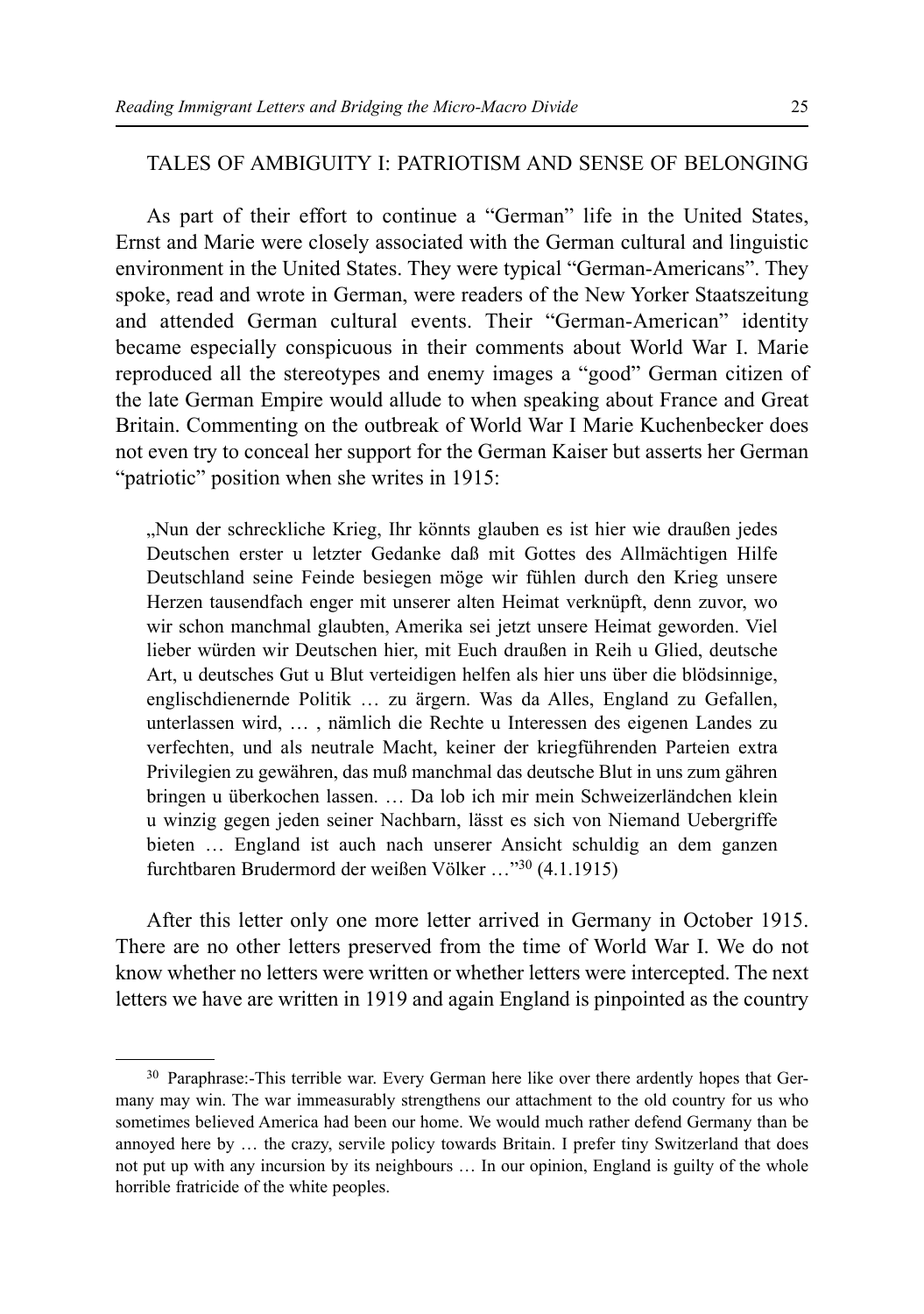responsible for World War I and all the suffering that Germans had to endure. The enemy images vary, however. During the negotiations about reparations and the Versailles treaty France is depicted as the ultimate evil:

"Wir dachten daß die Herren Abgesandten in Waschington zu einer Besserung der Lage Stellung nehmen und drauf dringen würden, doch haben die miserablen Franzosen immer noch das Gegentheil im Sinn, Deutschland gegenüber, und wie's scheint, sind die andern immer wieder Frankreich gefällig"<sup>31</sup> (Dec., 5th. 1921).

The German-American background of Ernst and Marie becomes also evident when we look at textual signifiers of belonging, especially possessive pronouns. Marie and Ernst speak of "our Germany" and in the same text even sometimes in the immediate following sentence we can read "our America". There is no differentiation between "us" and "them". Hence, also the usage of possessives indicates a double national identity which, however, is not translated into a dual political loyality. On a political level the Kuchenbeckers were German patriots and heavily criticized the policy of the United States during World War I.

At the same time, the language they use when they refer to Germany also shows a certain distance or at least ambiguity when it comes to the question of belonging. The old and the new *heimat* are referred to in the letters by using spatial concepts, like "drinnen" – "in here" (United States) and "draußen" – "out there" (Germany). This container image of national belonging corresponds with the contemporary way nation and nationalism was constructed. The Kuchenbeckers adapted these concepts by reconfiguring them in their own words as "drinnen" and "draußen". "Drinnen" and "draußen" are used in the letters in a highly loaded and ambiguous way. The "draußen" is emotionally attractive but, as has been shown above, Ernst Kuchenbecker only once in his life visited his relatives in Germany and always very quickly discarded ideas of returning to Germany. "Drinnen" stands for security and normalcy, for the social knowns, for belonging, whereas "draußen" signifies longing, but also insecurity, things unknown or no longer known. The concept of "draußen" is also utilized as a means of establishing border lines and constructing distance, for example when it comes to invitations for visits which are debated in the letters almost every year. Ernst and Marie Kuchenbecker always find reasons why a visit to Germany is not possible, why they cannot go "nach draußen": the geographical

<sup>&</sup>lt;sup>31</sup> Paraphrase: We thought the representatives in Washington would insist on improving the situation, but the miserable French want the contrary for Germany, and apparently the others are again bowing to the others.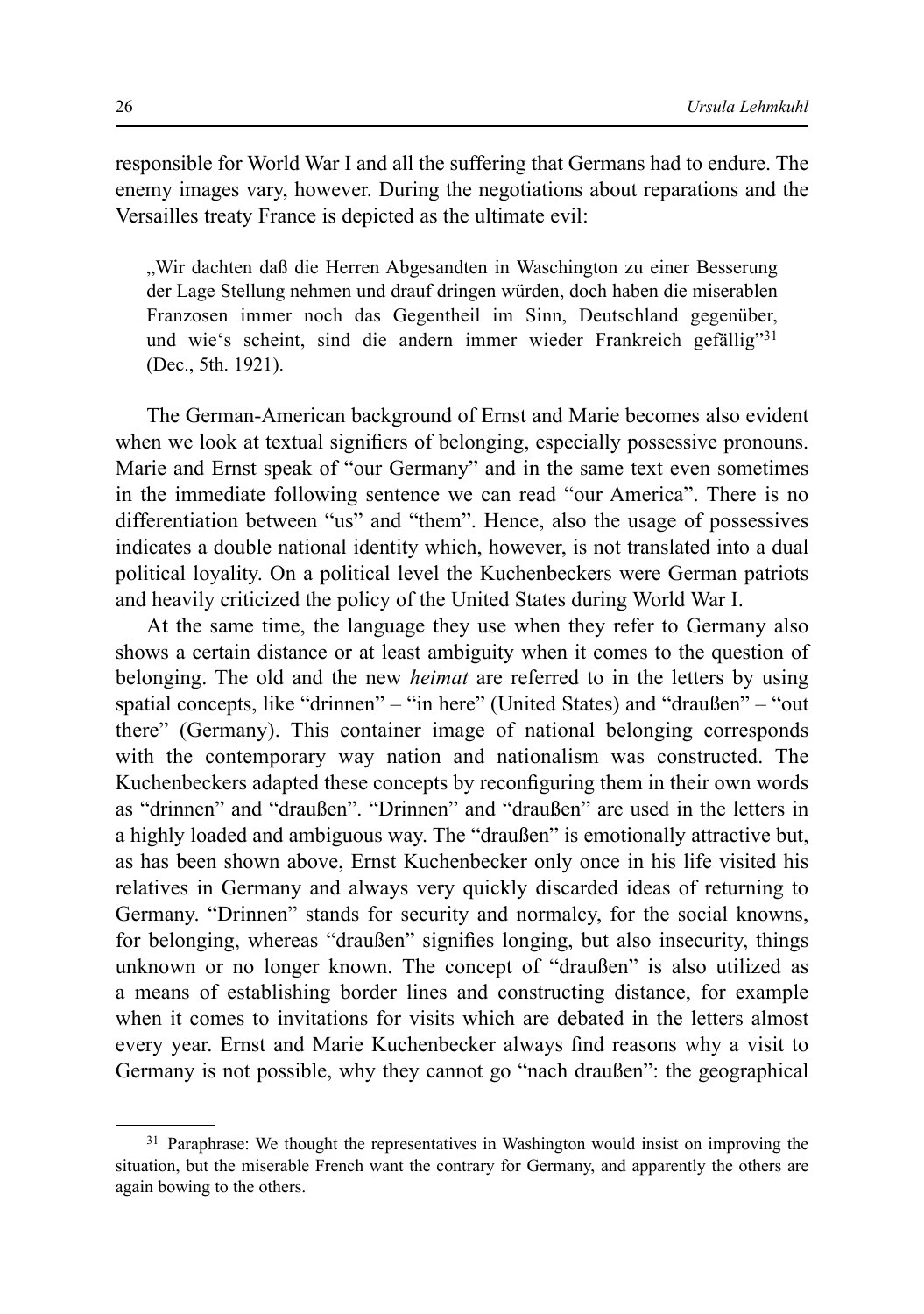distance, the long travel and the cost involved or business (too much to do or not enough to do) are given as reasons why it is not possible to visit the relatives in Germany.

#### TALES OF AMBIGUITY II: FAMILY VALUES AND DIVORCE

In addition to Remptendorf, Thimmendorf and Lückenmühle are locations in Germany that play a role in the transatlantic life world of Ernst and his family. In the letters both places stand as a chiffre for family problems. Thimmendorf for example stands for Ernst Kuchenbecker's first wife from whom he separated and who was probably the main reason for his decision to leave Germany. When Ernst emigrated in 1891 he was still married. This, however, very soon became a problem and Ernst tried to get a divorce. For that he needed the help of the German part of his family, especially the help of his brother Karl. Divorce is a very prominent topic in the letters written between 1892 and 1898. At least every second letter mentions "divorce". Several times Ernst Kuchenbecker almost begged his brother to help him to solve his problem. His sometimes very emotional letters tell the story of a more or less disoriented person. And indeed, as we have learned above, during his first years in the United States, Ernst felt lonesome, experimented with different places and different occupations, was not sure whether to open a business of his own or to buy a farm. In one of the early letters to his brother dated 16 July 1892, Ernst closes the letter by signing it with "Dein unglücklicher Bruder Ernst" [*Your unfortunate brother E.*]. In the same letter he writes:

.... ich weis aber nicht ob ich hier bleibe, mein (tun?) ist witer fon hier weg zu machen wither weiter in Lant hier bleibe ich doch nicht lange mehr ich denke noh 2 Monnathe zu bleiben, ich habe überrahl keine Ruhe warum weist Du selbst ich bin Unglücklich mein Lebenlang. Lieber Bruder mein Gewissen macht mir Vorwürfe u. lässt mich nicht zu Ruhe kommen Das Schicksal grollt, mir ist kein Glück kein guter Stern beschieden. da mein Herz aufs Neue wider blutet ein geheimes Weh erfüllt …"

His "sadness" and his unsteadiness resulted obviously also from the unsolved question of divorce and his desire to marry again. However, Ernst never mentioned his new fiancé and his plans to marry in his letters. Only in 1895 after his brother Karl explicitly had asked about Ernst's personal situation, Ernst wrote back that he is no longer alone: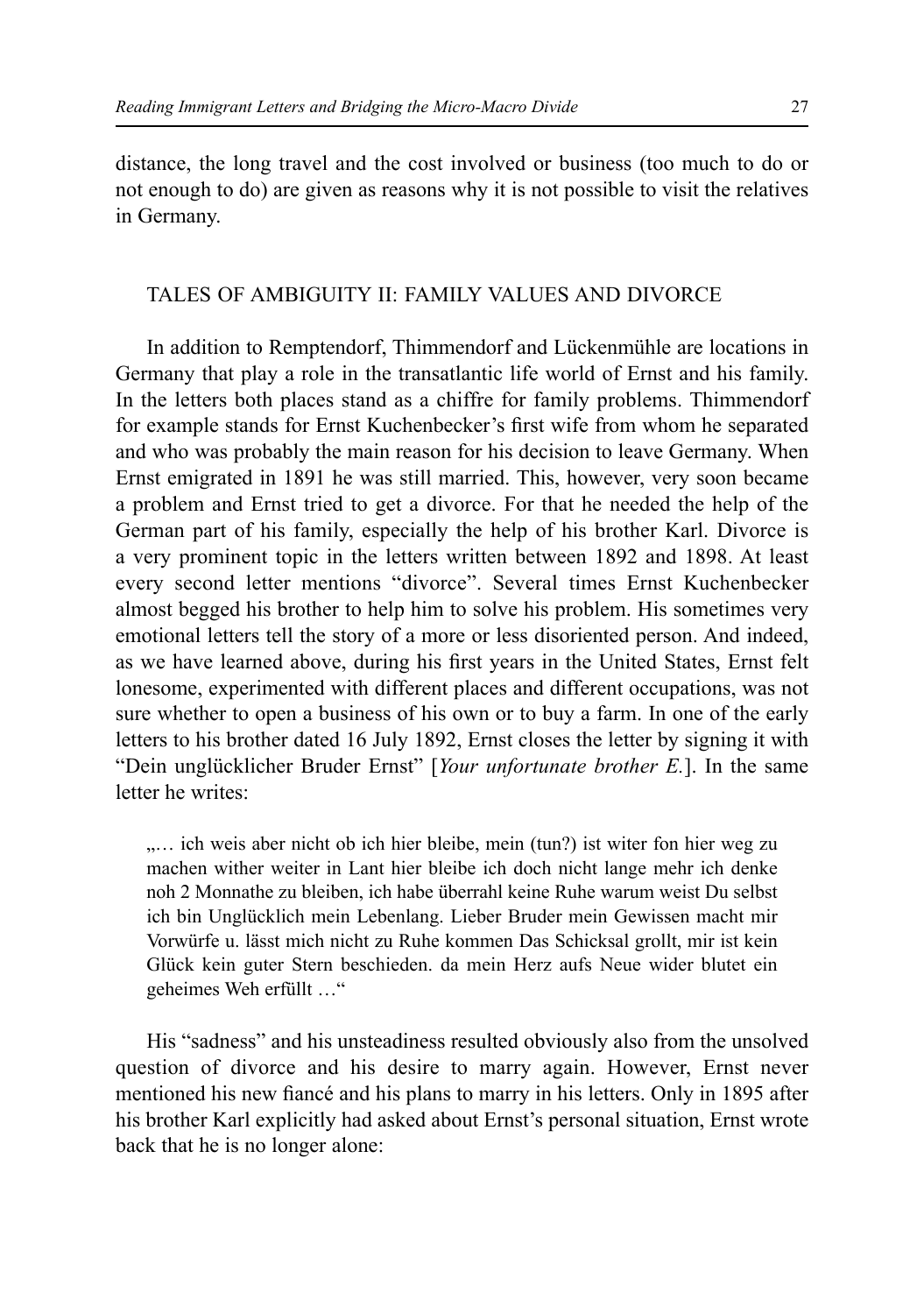"Du willst gerne wissen ob ich Verheierathet bin oder noch allein ich bin nicht mehr allein, und, bin zufrieden – " (Port Cester 14.1.1895).

As the census records tell us Ernst and Marie were already married in 1895. It is probably safe to say that he married in the United States without being properly divorced in Germany and that this situation produced normative inconsistencies that Ernst could hardly bear. Four years after he married Marie, he again asked his brother to go to the village Thimmendorf, to meet his former wife in order to inquire whether she would now like to be divorced:

"Du solst einmahl in Thimendorf die eist mal geweßene fragen ob si fon mir ganz frei sein will das heist geschiten. Hast Du nichts gehört ob sie lust hat wieter zu heirathen, oder gefält es ihr so beßer. … Wen sie es will geht es ganz gut si darf bloß in Amt sagen das sie schon so fühle jahre nichts mehr von mir gehört hat u. das ich sie auf keiner weiße unterstütz, so brauche ich bloß das jawort dazu zu geben, sollte es fühl Gerigts kosten ferursagen so werte ich die hälfte oder alles bezählen. Was meinst Du dazu wäre es nicht fühl besser für sie u. auch für mich, den zusammen leben kan ich ja doch nicht mit ihr. Hat sie das Haus noch, oder hat sie es wieder ferkauft, Du wirst mir wohl meine bitte erfüllen? Oder sprigst Du nicht gerne mit ihr … "32 (Jersey City 12.7.1898)

It remains an open question whether Ernst and Marie married legally or whether Ernst lived in bigamy. However, it is safe to say that the conflicts with his first wife and the unsuccessful attempts to divorce must have worried Ernst a lot. As has been shown in the previous section, the letters make quite clear that Ernst constructed himself as a family person. He defined his role in life as that of husband and father. Although he travelled a lot during the first years of his stay in the United States, he definitively was not an adventurer. Hence, separation and divorce do not fit into the normative frames according to which his action and behaviour were structured. The failed German marriage certainly was an experience of rupture, more so than the migration experience itself. During the first years of his life in the United States, before he met Marie, Ernst tried to reconcile the resulting normative conflicts and to compensate his "abnormal" marital status by maintaining close relations with members of his family, especially with his brother Karl. He supported his brother's idea to emigrate and

<sup>&</sup>lt;sup>32</sup> Paraphrase: If she wants a divorce, all she has to say in court is she has not heard from me for years, and I don't support her in any way. I'll be willing to pay half the court fees, or even all of them. What do you think, would it not be better for her and for me, since I cannot live together with her. Will you do that? Or don't you like talking to her?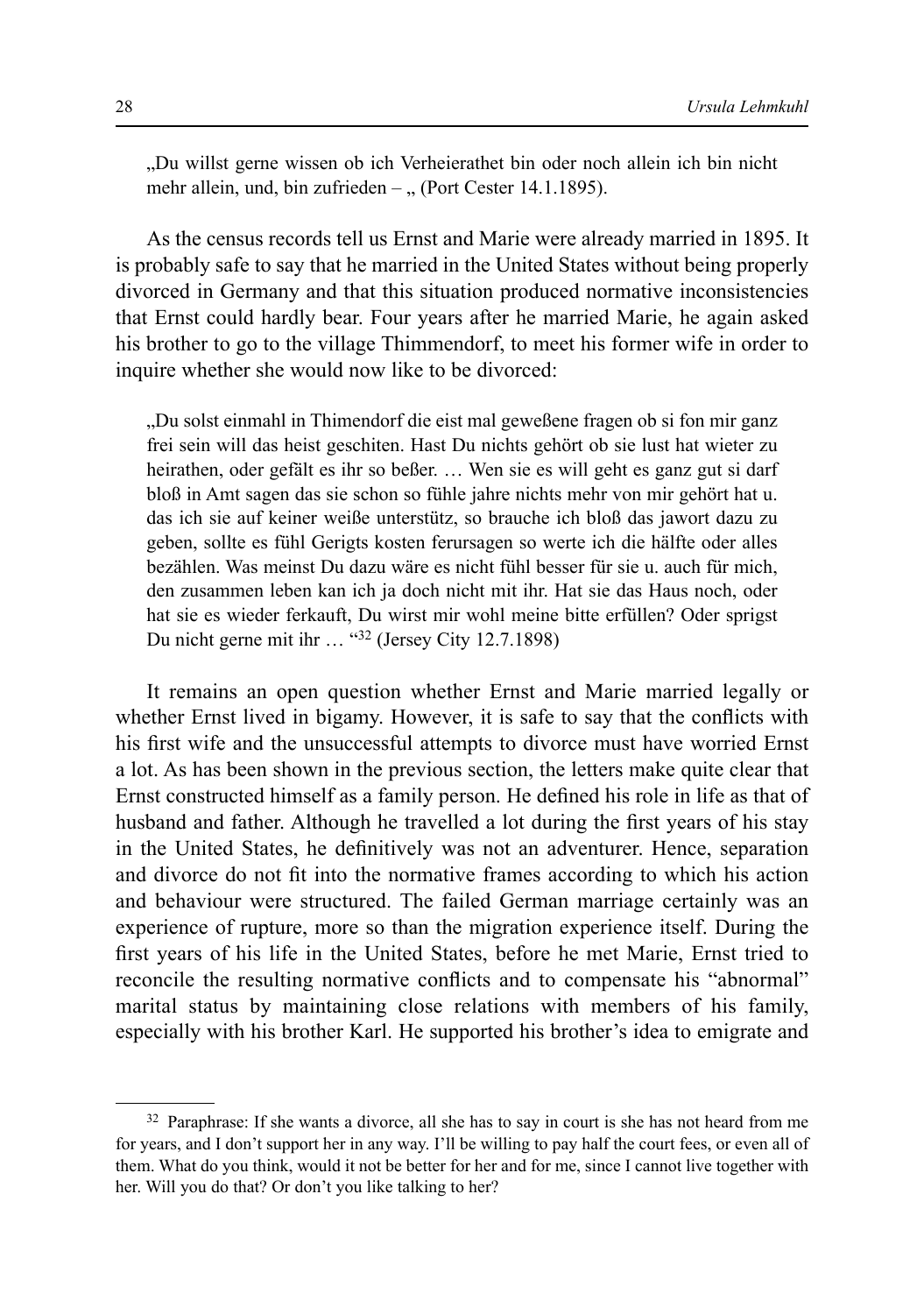offered him to join him and work with him to establish a business of their own. On 16 July 1893 he wrote to his brother:

"Lieber Bruder soltest Du einmahl wider zu dißen gedanken kommen nah Amerika auß zuwandern so zegere nicht hast Du Das in sinn so mußt Due s Duhn nicht warten bis witer andere gedanken in Kopf steigen, mir hat es die erste Zeit auch nicht reht gefallen woollen, ich habe mich jetzt gut daran gewöhnt, mir wierte es nicht mehr lange gefallen wenn ich zurik kommen sollte, warum hier bin ich ein freier mann, aber doch kann ich einmahl zurik auf besuch ist aber noch zeit niche befor 5. od 4. Jahr."33

After his marriage with Marie in 1895 Ernst tried to solve the normative ambiguity threatening his personhood by almost intently constructing a coherent life course. Hence, in this case letter writing was not only a communicative tool to support a transatlantic family network but served also as an instrument of identity construction along the lines set by the social and normative frames shaping the protagonist's life world. Via the letters Ernst and Mary constructed a "normal" and coherent life story and reconciled or even overcame normative ambiguities resulting from unsolved personal problems and Ernst's personal failure to live up to the social norms which so powerfully structured his life. Letter writing, at least in this case, was a powerful resilience mechanism.

#### **CONCLUSION**

Migration is without doubt a challenging experience. It includes multiple ways of "border crossing", of change and adaptation. Ernst and Marie Kuchenbecker used letter writing as a means to cope with the challenges of "border crossing". The content of the letters and the way stories are told reflect their endeavour to produce coherence in a situation characterized by normative and cognitive inconsistencies. The stories told in the letters were meant to straighten out edges, ambiguities, and deviation from the normative ideal of a coherent life course. They do so by almost obsessionally accentuating the continuity of a family oriented value system and the family as a support network. In this sense, letter writing was also an instrument of creating and sustaining a strong "family relationship" and promoting family cohesion. The flip side of this function was that the conscious denial of responding to letters was used to sanction misbehaviour. Leaving letters

 $33$  Paraphrase: At first I didn't like being in America, but now I have gotten used to it, and I would not like it very long if I returned, since here I am a free man, but I can come for a visit, though only in four or five years.